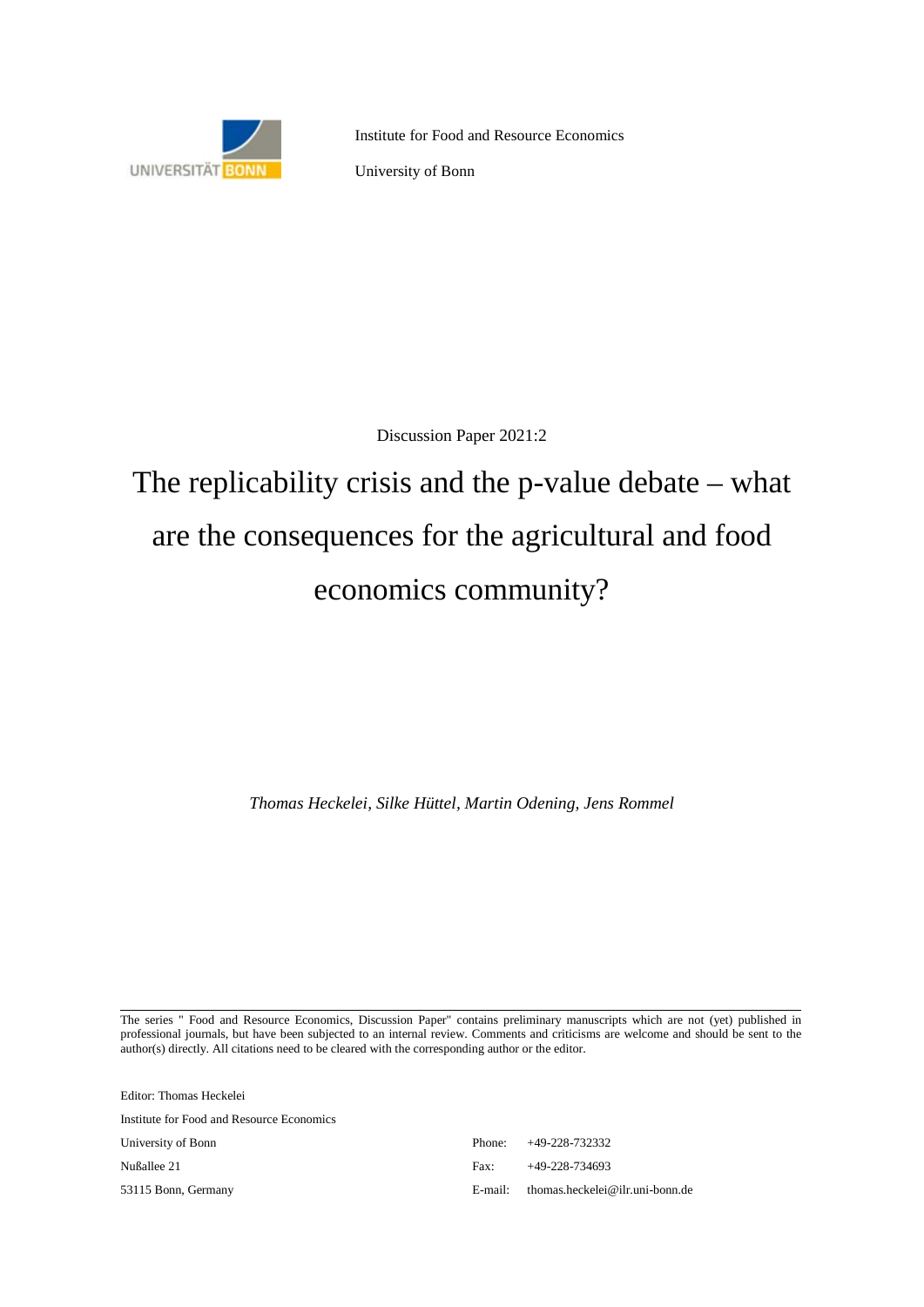# The replicability crisis and the p-value debate – what are the consequences for the agricultural and food economics community?*[1](#page-1-0)*

*Thomas Heckelei, Silke Hüttel, Martin Odening, Jens Rommel*

#### **Abstract**

A vivid debate is ongoing in the scientific community about statistical malpractice and the related publication bias. No general consensus exists on the consequences and this is reflected in heterogeneous rules defined by scientific journals on the use and reporting of statistical inference. This paper aims at discussing how the debate is perceived by the agricultural economics community and implications for our roles as researchers, contributors to the scientific publication process, and teachers. We start by summarizing the current state of the p-value debate and the replication crisis, and commonly applied statistical practices in our community. This is followed by motivation, design, results and discussion of a survey on statistical knowledge and practice among the researchers in the agricultural economics community in Austria, Germany and Switzerland. We conclude that beyond short-term measures like changing rules of reporting in publications, a cultural change regarding empirical scientific practices is needed that stretches across all our roles in the scientific process. Acceptance of scientific work should largely be based on the theoretical and methodological rigor and where the perceived relevance arises from the questions asked, the methodology employed, and the data used but not from the results generated. Revised and clear journal guidelines, the creation of resources for teaching and research, and public recognition of good practice are suggested measures to move forward.

**Keywords:** Statistical inference, p-hacking, pre-registration, publication bias, replication crisis **JEL classification:** C10, C18, Q00

<u>.</u>

<span id="page-1-0"></span><sup>&</sup>lt;sup>1</sup> We gratefully acknowledge very valuable input from participants of an organized session and a pre-conference workshop at the annual meetings of the GEWISOLA in 2020 and 2021, respectively. In addition, several contributors to these events shall be mentioned here whose presentations and, in parts, comments to an earlier version of this paper helped deriving and formulating our views on the matter: Carola Grebitus, Norbert Hirschauer, Carl-Johan Lagerkvist, Martin Petrick, and Pallavi Shukla.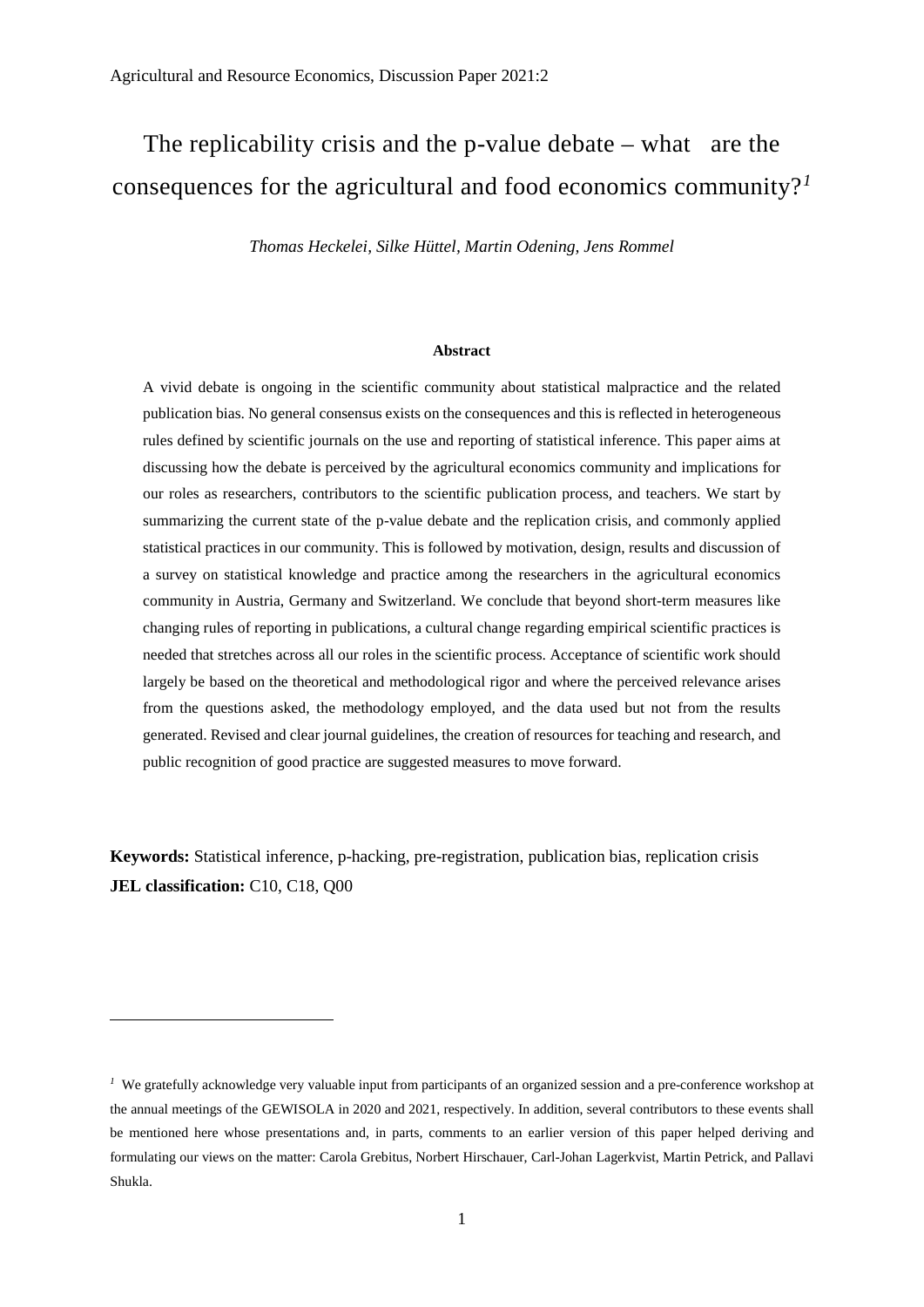# **1 Introduction**

Replicability of research results is at the core of scientific credibility. The discussion of a "replication crisis" in science has intensified over the last years (Loken and Gelman, 2017; Schooler, 2014) and also reached the community of environmental and resource economics (Ferraro and Shukla, 2020). Practices like selective reporting of results, incentives to find "significant" effects in statistical analysis and the underrepresentation of null results (Mervis, 2014) are discussed as core issues in the debate.

A more specific but strongly related issue is the use and interpretation of p-values and "p-hacking" in the context of statistical hypothesis tests. "Mindless statistics" (Gigerenzer, 2004) and "The cult of statistical significance" (Ziliak and McCloskey, 2008) are terms to describe the widespread misuse and misinterpretation of p-values and statistical significance in reporting results of statistical and econometric analyses. The American Statistical Association has published a statement (Wasserstein and Lazar, 2016), and several researchers signed a call to "retire statistical significance" (Amrhein, Greenland and McShane, 2019). However, this is countered by others who acknowledge existing problems but nevertheless defend p-values, basically saying that nothing is wrong with p-values if they are used correctly (Imbens, 2021). Currently, no consensus across the scientific community exists on the consequences of publication bias and malpractices, and this is reflected in heterogeneous rules defined by scientific journals on the use and reporting of statistical inference.

The agricultural economics community in Germany joined the debate by the fundamental work of Hirschauer *et al.* (2019) who suggest changes of rules for using p-values and statistical inference. After the first discussion in an organized session at the annual meeting of the German agricultural economics association (GEWISOLA) in 2019, the association created a working group with the task to assess how "p-hacking" and the misuse of statistical hypothesis tests in our scientific publications can be best avoided. In addition to the discussion of specific rules and best practices, the incentives leading to phacking and misinterpretations in the publication process were of interest. Ultimately, the working group targets at giving recommendations to the members of the association on how we can improve upon the current practice by changing relevant aspects of teaching, research and the scientific publication process.

This paper presents results of the working group and discusses implications of the debate on pvalues and statistical inference for our roles as researchers, contributors to the scientific publication process, and teachers, as well as for a needed cultural change. To arrive at this end, we first offer some background knowledge generated through the working group's activities on the current state of the pvalue debate and statistical practices more generally in the literature. This is followed by motivation, design, results, and discussion of a survey on statistical knowledge and practice among the researchers in the agricultural economics community in Austria, Germany and Switzerland. Based on this knowledge and additional input from external experts and participants of two GEWISOLA events in 2020 and 2021, implications for the community are developed.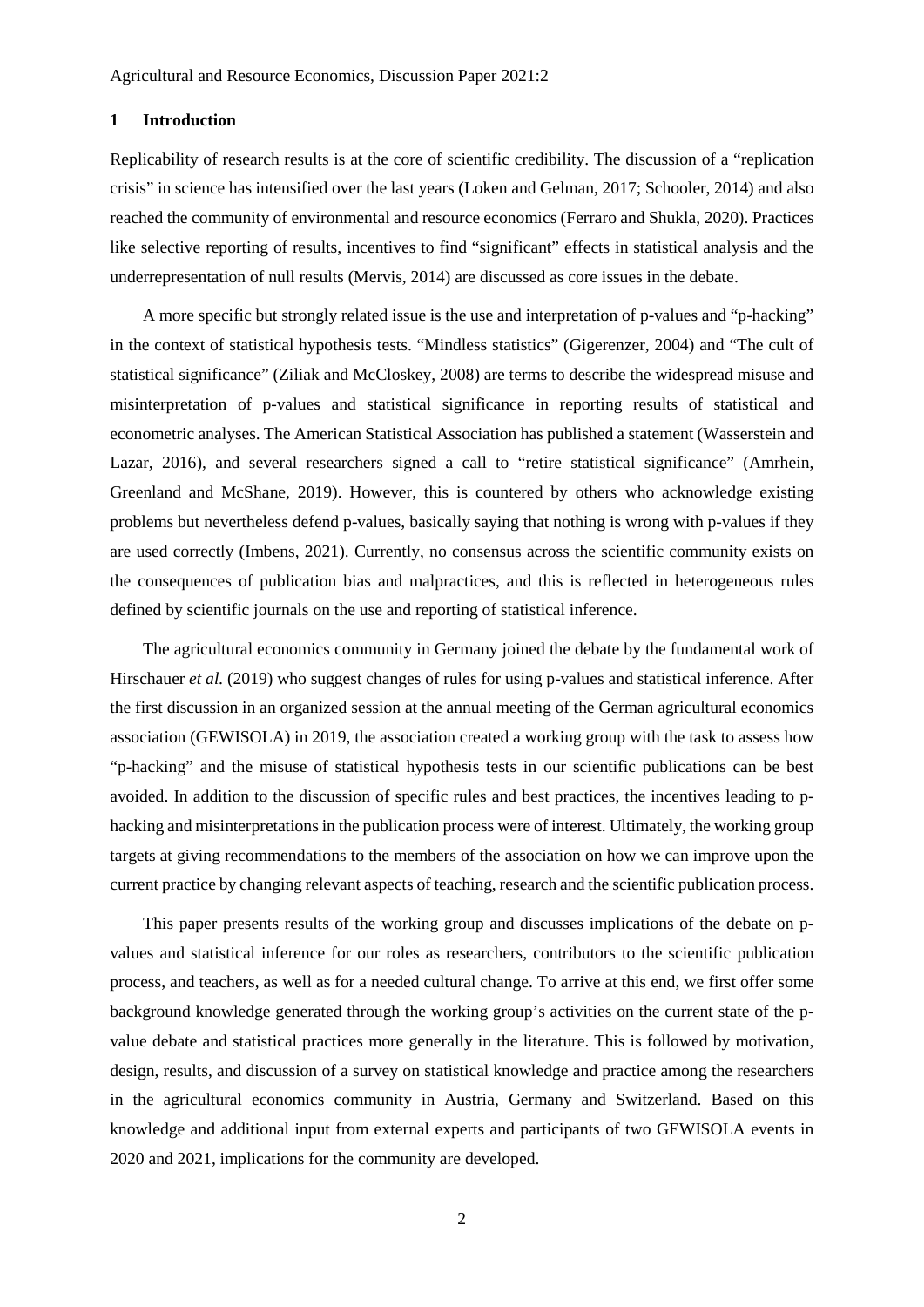# **2 The p-value debate and related statistical practice**

The "p-value debate" has many facets. We argue that it is useful to distinguish two main problem areas: first, unintentional misinterpretations and wrong conclusions from statistical inference, particularly significance tests and p-values. Second, malpractices when applying statistical test procedures, such as p-hacking or HARKing (**H**ypothesizing **A**fter the **R**esults are **K**nown). This distinction is useful, as we believe each calls for distinct responses from the community.

# 2.1 *Misunderstanding and common flaws when applying p-values and statistical hypothesis testing*

#### *2.1.1 Wrong interpretations of p-values and significance tests*

<u>.</u>

Before we turn to common misinterpretations of p-values and statistical hypothesis testing, we briefly reiterate their meaning. The purpose of a statistical test is to infer how compatible observed data  $D$  are with a null hypothesis  $H_0$ , which is specified in the framework of a statistical model, e.g. a regression model. The null hypothesis can be a statement about the size of a model parameter, e.g. the assumption that an unknown regression coefficient belonging to an economic variable has the value zero.*[2](#page-3-0)* A statistical test requires (i) the derivation of a test statistic  $T$ , e.g. a z-score, a t-value or an F-value, for which the probability distribution is known, when the null hypothesis is true and some other distribution when the null hypothesis is false, and given that the set of model assumptions  $A$  are true, e.g. independence of the model's error terms; and (ii) a rejection rule, such if the value of the test statistic is an extreme one that would rarely be encountered by chance under the null hypothesis, then the test provides evidence against the null hypothesis.

In this setting, Fisher (1925) defines the p-value as the conditional probability of the test distribution that refers to the observed value of the test statistic t, i.e. Prob  $(T < t | H_0, A)$  for a one-sided test. Since it is often desired to arrive at a decision about the presence of an economic effect, the observed p-value is compared with a predetermined cut off-rate  $\alpha$ , the "significance level", usually 0.05. If the observed p-value is smaller than the significance level, the null hypothesis is rejected, otherwise not.*[3](#page-3-1)* The significance level reflects the type-I-error, i.e. *Prob* (*reject*  $H_0$  |  $H_0$  *is true*). The p-values are also

<span id="page-3-0"></span><sup>&</sup>lt;sup>2</sup> It is important to note that  $H_0$  need not to be a "nil hypothesis", as it is of the case in economic applications. In fact, the choice of a meaningless null hypothesis as a "strawman hypothesis", that can easily be rejected, has be blamed by Ziliak and McCloskey (2008) as being part of the "cult of null hypothesis significance testing" (NHST).

<span id="page-3-1"></span>*<sup>3</sup>* Some authors prefer to speak of a "non-rejection" and avoid "acceptance" following the approach of falsification, and also to avoid the wrong conclusion that  $H_0$  is actually true.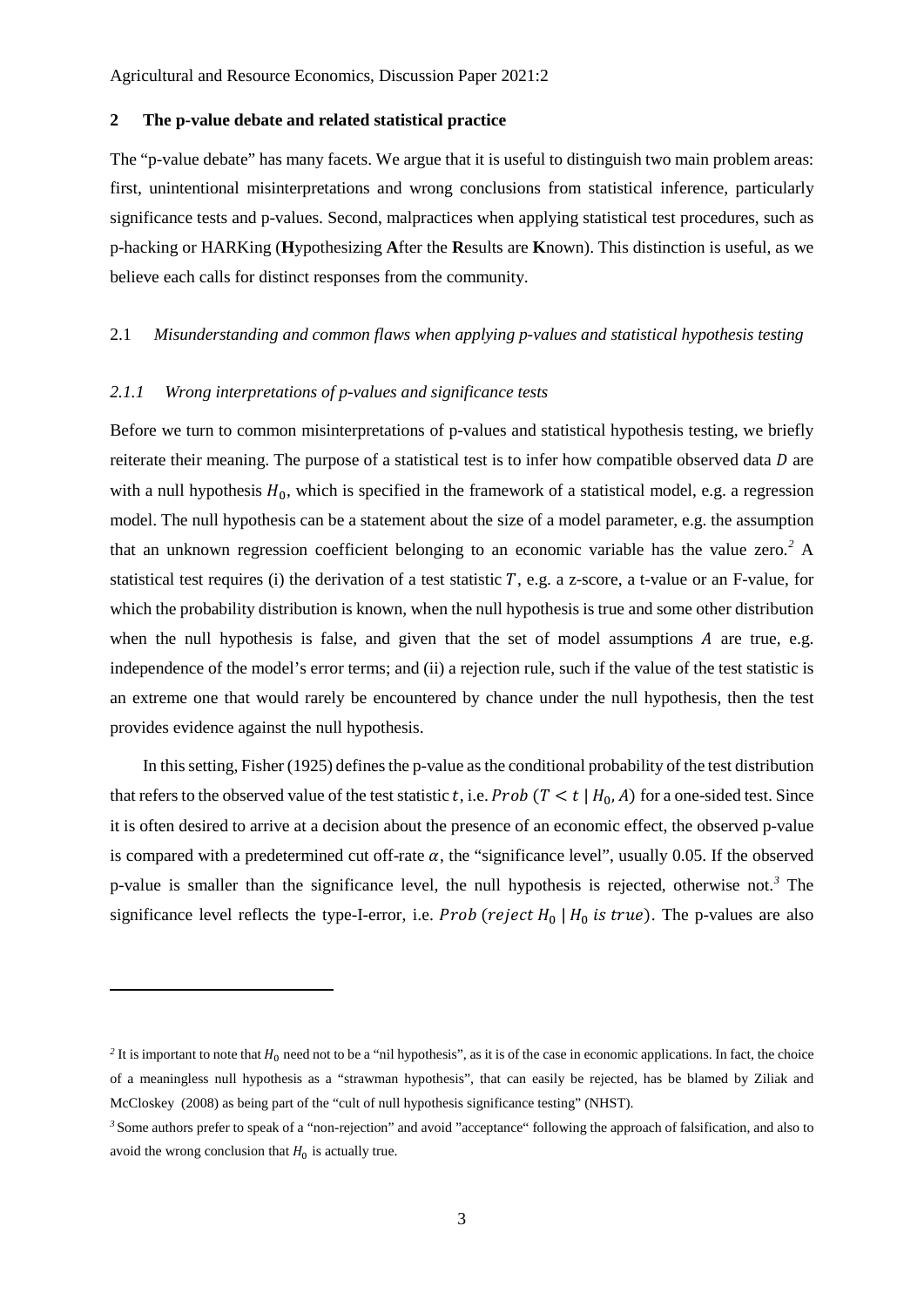called marginal significance levels as it relates to the respective test statistic's greatest level for which the test based on the test statistic fails to reject the null hypothesis.

The complete decision-theoretic framework as proposed by Neyman and Pearson (1933) further involves the definition of an alternative hypothesis  $H_A$  and the determination of the test statistic's distribution under  $H_A$ . The distribution of the test statistic under  $H_A$  is used to determine the type-II-error  $\beta = Prob$  (accept  $H_0 | H_A$  is true) and the power of the test  $1 - \beta = Prob$  (reject  $H_0 | H_A$  is true) (see figure  $1)^4$  $1)^4$ . In econometric applications, however, alternative hypotheses are often not explicitly spelled out, which renders the determination of  $\beta$ -errors and power calculations impossible.

Figure 1: Statistical Hypothesis Testing



Source: Neyman and Pearson (1933)

<u>.</u>

Even stern critics of the concept of statistical hypothesis testing do not deny that p-values contain some useful information. Loosely speaking, the p-value informs how compatible data are with a null hypothesis (Wasserstein and Lazar, 2016). Thus, they are a quantitative tool to challenge our initial belief and can be considered as a "first defense line against being fooled by randomness" (Benjamini, 2016). However, one should not get confused by this statement. From the above definition of a p-value it follows that they are derived from the sample data and thus observed p-values are random themselves. They vary from sample to sample, a characteristic, that is sometimes labelled as "p-value dance" (Greenland, 2019).

<span id="page-4-0"></span>*<sup>4</sup>* Hirschauer *et al.* (2021) emphasize that the concepts suggested by Fisher (1925) and Neyman and Pearson (1933) are "two different kettle of fish". While Fisher aimed at inductive inference, i.e., identifying the most rational belief given the available data, Neyman and Pearson's statistical decision theory provides behavioral rules for repeated decisions.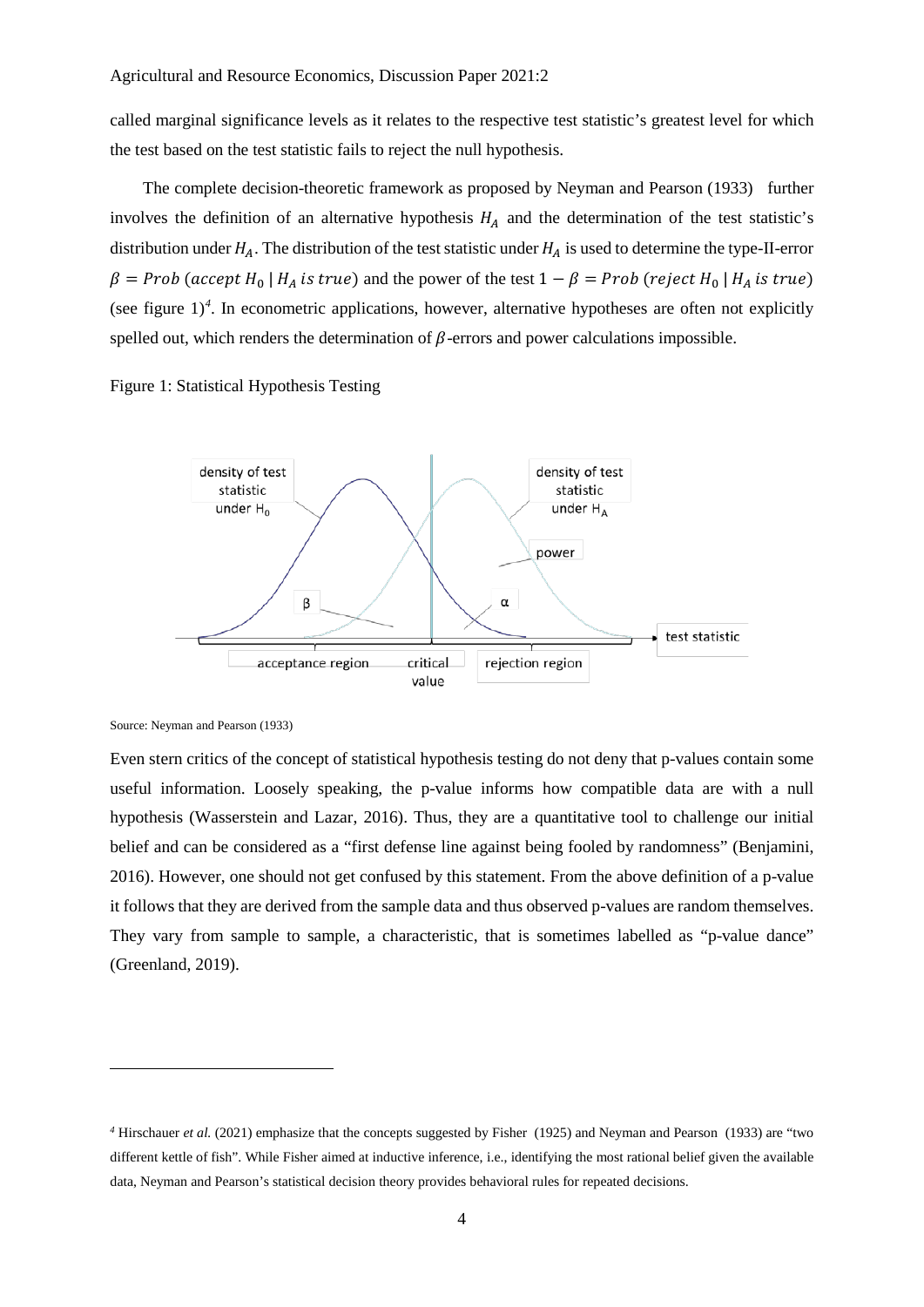Another characteristic of p-values is that they merge information regarding the size of an effect (the difference between the estimate and the hypothesized value) and the precision of the estimate (the standard error of the estimate). This "confounding" of information is per se not a problem (Greenland, 2019), but it facilitates a common confusion of statistical significance and economic importance (Gelman and Carlin, 2017). If enough data are available, the standard error of the estimate becomes small and in turn, even a small difference between the estimated model parameter and its hypothesized value is classified as "significant" regardless of its practical relevance. Conversely, large effects may not become statistically significant in small samples. In response to this potential confusion, some authors suggest not to use the term "significant" in empirical applications any more (Hirschauer *et al.*, 2019; Wasserstein, Schirm and Lazar, 2019).

A common misunderstanding that has been deplored in the p-value debate, applies to the interpretation of the outcome of statistical tests as a proof that either the null hypothesis or the alternative hypothesis are true or wrong (Greenland *et al.*, 2016). According to Gigerenzer (2018) researchers are driven by the desire to provide empirical evidence for or against a hypothesis and hence p-values are erroneously interpreted as  $Prob(H_0 | data)$ . P-values are related to this conditional probability via Bayes theorem, i.e. Prob  $(H_0 | Data) \sim Prob (Data | H_0) * Prob (H_0)$ , where Prob  $(H_0)$  denotes the a-priori probability of the null hypothesis. Nevertheless, these probabilities are different entities and equating them would constitute a "fallacy of reverse inference" (Krueger and Heck, 2019). Thus, it would be incorrect to conclude from a p-value larger than 0.05 (or any other pre-defined threshold) that an economic effect is absent or in other words: "absence of evidence is not evidence of absence" (Altman and Bland, 1995). In real-world applications, this is especially relevant when considering very rare but very impactful events. Likewise, it would be wrong to infer from a small p-value that a specific alternate hypothesis is true. A small p-value merely reflects a misfit of the null hypothesis (under maintained model assumptions) to the data. A small p-value is compatible with many alternative hypotheses and might also be caused by a violation of other model assumptions.

A related problem is the interpretation of p-vales or significance levels as false discovery rates (FDR) (Hirschauer *et al.*, 2016). A FDR defines the probability of rejecting the null hypothesis though it is true. It is an unconditional probability that depends on the significance level, the probabilities of  $H_0$ and  $H_A$  being true as well as the power of the test (Colquhoun, 2014). Apparently, the significance level  $\alpha$  captures only a part of the FDR, because it is the conditional probability of rejecting the null under the assumption that  $H_0$  is true.

Finally, it has been stressed in the literature that  $1 - p$  does not measure the probability of replicating an observed result. Gigerenzer (2018) provides a simple example to illustrate this "replication fallacy". If  $H_0$  and  $H_A$  reflect the hypotheses that a dice is fair or loaded, respectively and two times "six" is observed, one would reject  $H_0$ , because the probability of this event under  $H_0$  is  $\frac{1}{36}$  =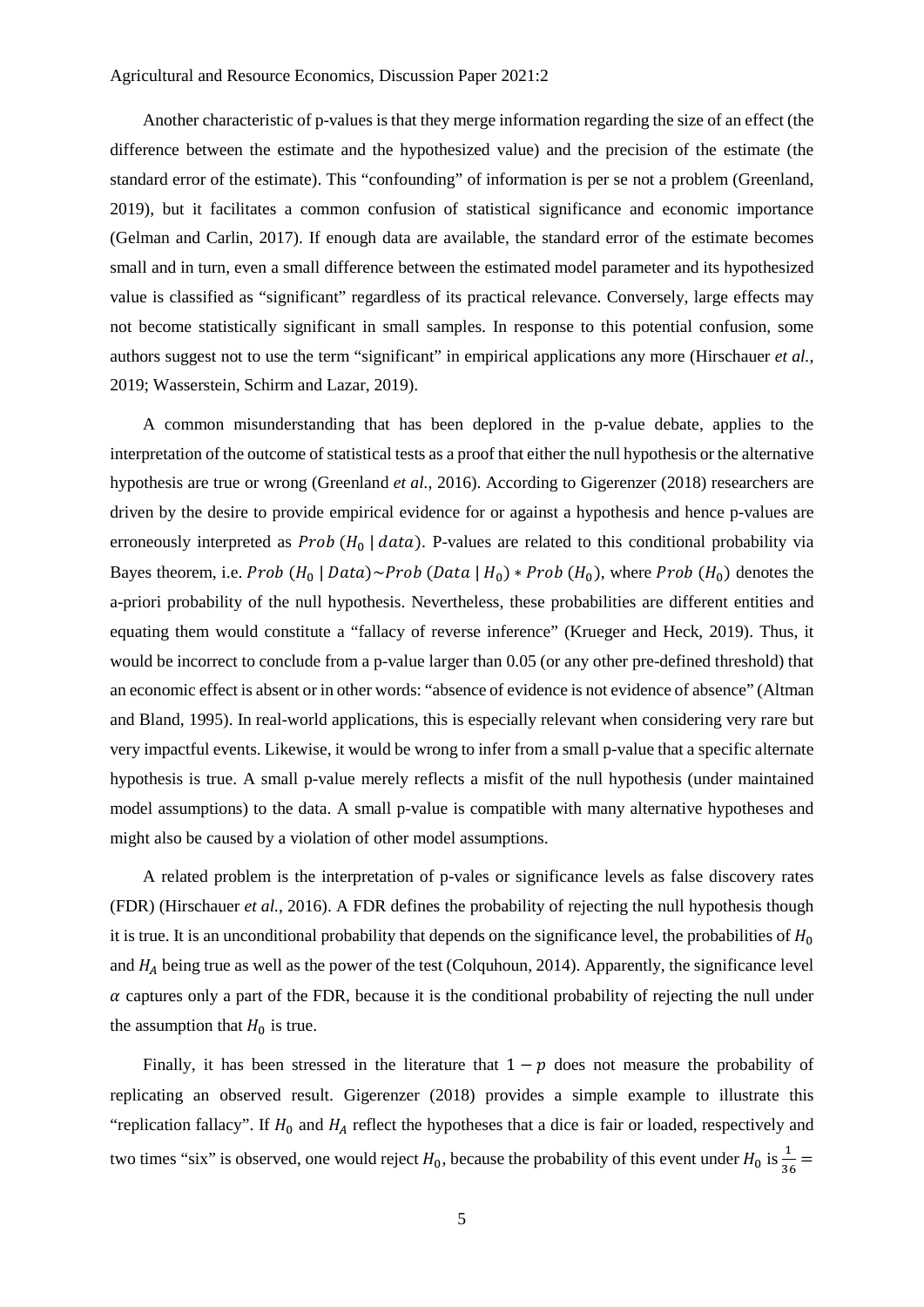$0.03 < 0.05$ . However, this does not imply that one can expect to observe two sixes in 97% of all future dice throws.

#### *2.1.2 Erroneous applications of significance tests*

Even if the notion of p-values is well understood by applied econometricians, several problems prevail that may invalidate the calculation of p-values and undermine conclusions that are derived from a statistical test. Here we focus on two issues that are highlighted in the current p-value debate, namely inference with data that do not constitute a (random) sample and multiple testing.

Multiple testing becomes an issue if several individual hypotheses are tested with the same data set (Romano, Shaikh and Wolf, 2010). If  $\alpha$  is the desired significance level and  $m$  hypotheses  $H_i$  are tested, then the probability of getting at least one significant result by chance is:

Prob(at least one significant result) =  $1 - Prob$ (no significant result) =  $1 - (1 - \alpha)^m$  (1)

This probability, which depicts the familywise error rate (FWER), exceeds the significance level  $\alpha$ considerably if  $m$  is large. Several proposals have been made to address this accumulation of type-Ierror. These correction procedures control either the FWER (e.g. Bonferroni correction) or the FDR (e.g. Benjamini-Hochberg method). While a correction of significance levels is standard in biostatistics, particularly in genomic applications, it is often ignored in socioeconomics. This begs the question how relevant the consideration of multiple testing issues is in economic applications. Hirschauer, Mußhoff and Grüner (2018:p.137) argue that "*multiple testing is evident in multiple regression analysis whenever researchers independently perform and interpret more than one test on one data set*". Multiple testing can definitely lead to an inflation of "significant" results in explorative studies, where regression models are fed ad hoc with available data and p-values are scanned a-posteriori. If, however, the specification of multiple regression models is guided by economic theory, which is reflected by a set of predetermined hypotheses about the sign and the size of specific model parameters, no adjustment of significance levels is required. This holds a fortiori in situations where a single hypothesis is of particular interest and the inclusion of covariates is motivated by mitigating an omitted variable bias. Adjusting the significance level of the variable of interest would unnecessarily deteriorate statistical power (Albers, 2019).

A fundamental objection against statistical inference is raised by Hirschauer *et al.* (2020) in case of full population surveys. They argue that displaying p-values does not make sense, because there is nothing to infer, and sampling error does not exist. Obvious examples are studies that search for relationships among variables using data from all existing entities (e.g., individuals, states, countries) in a predefined population. However, it is not that clear to which situations this "urn model" applies and to which not. For example, in price analyses often data of all (available) transactions can be accessed that occurred in a specific market in a certain time period. Is it inappropriate to conduct statistical inference and hypothesis testing regarding price determinants using a full sample? The answer is "no",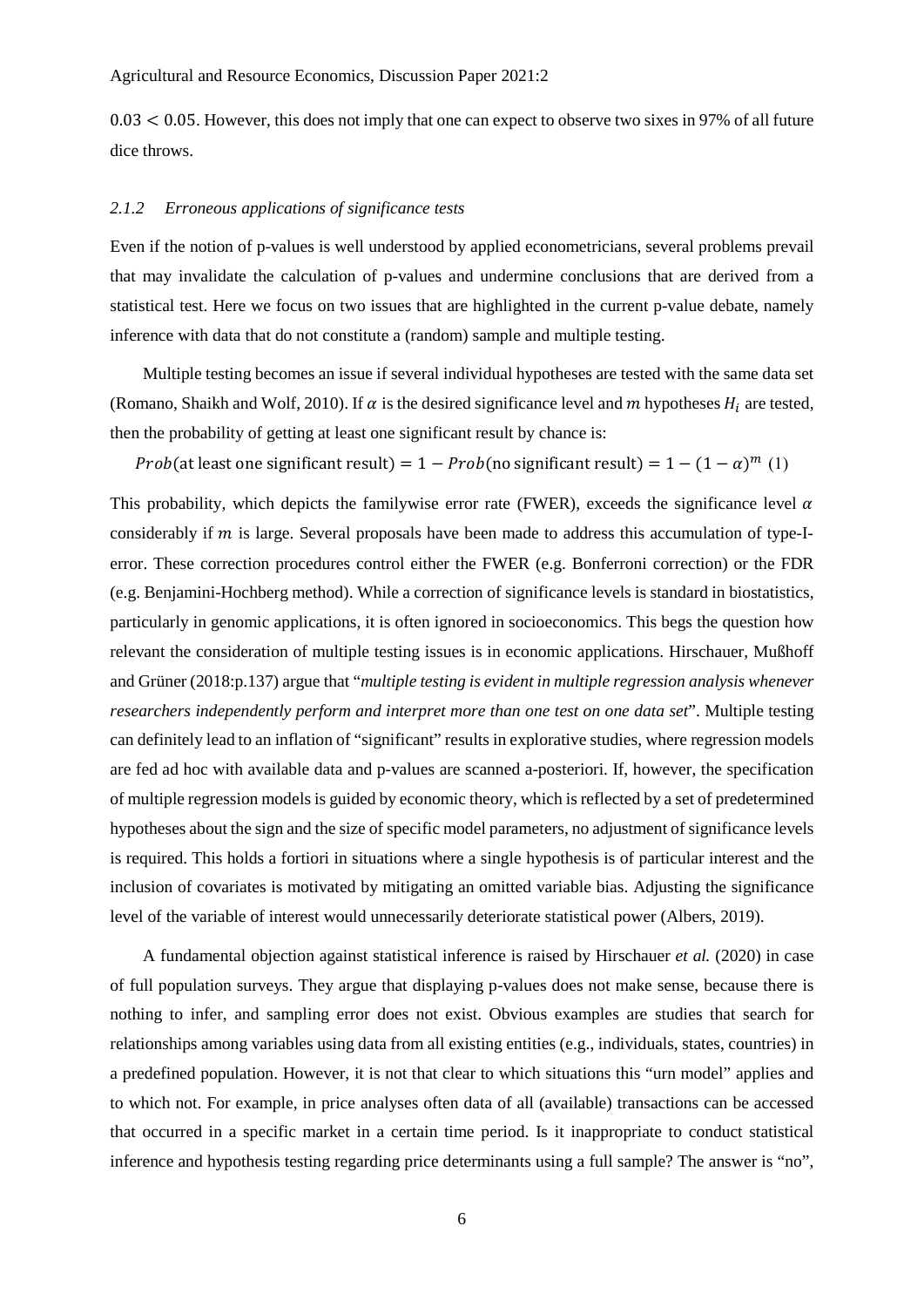at least if one can think of observed prices as an outcome of a data generating process. More data will be generated by this process in the future and even in the past more transactions could have been potentially observed. That means, the true population size is unknown and the "full sample" is still a random sample.

When inferring from observed realizations to the properties of the unknown data generation process by means of a statistical model, one has, of course, to consider selectivity issues and the fact that the data generating process can change over time – even though this can be rather challenging given the uncertainties involved. A related issue is the use of non-random samples for inferential reasoning. Nonrandom sampling techniques include convenience sampling, quota sampling or snowball sampling. These techniques became increasingly important and are nowadays quite common in survey-based social science. Several potential problems arise with non-random samples (cf. Elliott and Valliant, 2017). Selection bias occurs if the sample differs from the non-sample part of the population such that the sample cannot be projected to the population of interest. Another problem is attrition, i.e. the systematic drop-out of participants in a panel. There is a controversial discussion whether or not nonrandom samples should be used for inferential statistics. Hirschauer *et al.* (2019) argue that convenience sampling precludes the use of p-values because researchers run the risk of misestimating coefficients and standard errors, at least if selection bias is not adequately considered. In contrast, Smith (1983) and Elliott and Valliant (2017) show how quasi-randomization and superpopulation modeling can mitigate potential biases and under what assumptions non-random samples still can be used for statistical inference.

P-hacking or HARKing describe intentional or unintentional practices by researchers to adjust test procedures/model specifications, variables, data, or narratives to present statistically significant results with generally lower p-values. Researchers could only present tests or model specifications that have yielded statistically significant results, while not disclosing other tests or models they have used. The same applies to the transformation of dependent or independent variables or the removal of influential observations. Researchers could also explore the data and then retrofit theories, hypotheses, and narratives to findings after the results are known (HARKing).

A large share of researchers in environmental economics has admitted questionable research practices in a recent survey (Ferraro and Shukla, 2020), and the economic literature in major general interest journals appears biased towards false positive findings, as indicated by an unusual hump in the distribution of p-values around the common p-value threshold of 0.05 (Brodeur *et al.*, 2016). O'Boyle, Banks and Gonzalez-Mulé (2017) study PhD dissertations and subsequent research papers published from those dissertations and note that the "*the ratio of supported to unsupported hypotheses more than doubled*". While this may indicate p-hacking or HARKing, Huntington‐Klein *et al.* (2021) further demonstrate a large variation in results if different teams analyze the same data.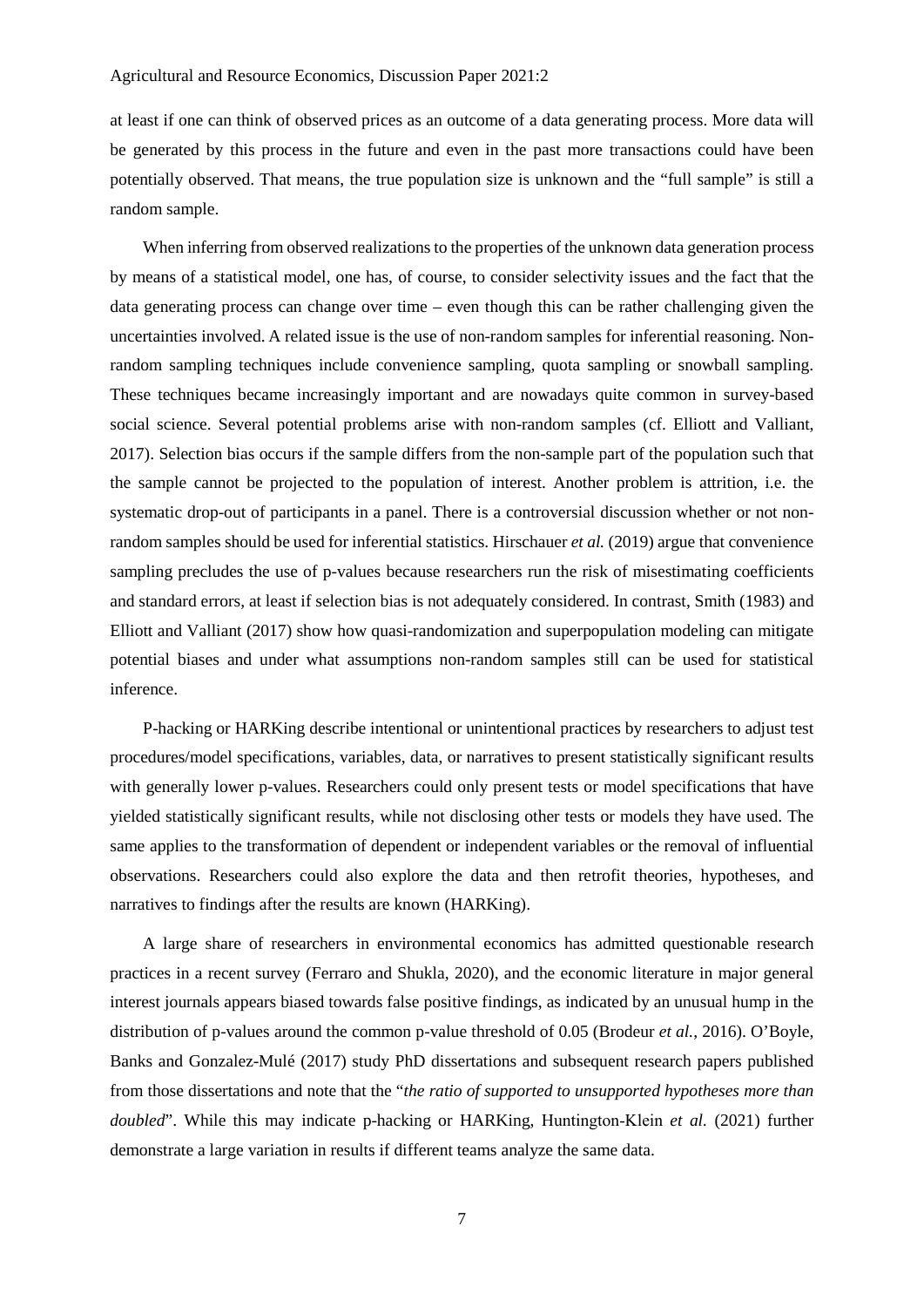# 2.2 *Proposed remedies*

While broad consensus about potential flaws of p-values seem to exist, opponents and proponents often disagree about remedies. In fact, proposals range from a complete ban of statistical hypotheses testing to a maintenance of current practice due to the lack of superior alternatives. In what follows, we structure these proposals and discuss their pros and cons.

#### *Banning of significance testing and p-values*

In view of the aforementioned concerns some authors suggest not to display p-values or asterisks (Hirschauer *et al.*, 2019) or even to completely retire the concept of statistical significance (Amrhein, Greenland and McShane, 2019; Gigerenzer, 2004), and some scientific journals followed these suggestions. This critical view, however, is also challenged: Verhulst (2016), Gelman (2016) and Benjamini (2016) demur that most concerns about p-values also apply to alternative methods. Fricker *et al.* (2019) try to assess the implications of a p-value ban empirically by analyzing the quality of 31 empirical papers published in "Basic and Applied Social Psychology" after this journal prohibited the use of the null hypothesis significance testing procedure (including p-values and statements about significance) in 2015. In their conclusions, the authors state "*we found multiple instances of results seemingly overstated beyond what data would support if p-values* […] *had been used. Thus, the ban seems to be allowing authors to make less substantiated claims* […]". At the time being, it appears unlikely that this radical approach will be copied by many scientific journals.

# *Emphasizing economic significance and relevance with a clear distinction from statistical significance*

In two empirical studies investigating the statistical practice in the American Economic Review in the 1980s (McCloskey and Ziliak, 1996) and the 1990s (Ziliak and McCloskey, 2004), Deirdre McCloskey and Stephen Ziliak highlight the importance of interpreting research results in light of their real-world substance. They argue that economists do a poor job in distinguishing statistical significance (the uncertainty of an estimate) and economic significance (the size of an estimate). Among other things, they propose to use confidence intervals to gauge the plausibility of an estimate and to use simulations to explore a range of possible economic outcomes. In addition, they emphasize the role of power analysis and considering the implications of type II errors rather than solely focusing on type I error. Although the two authors witness some improvements over time (Ziliak and McCloskey, 2004) many problems prevail. As discussed by Rommel and Weltin (2021), similar problems are present in major agricultural economics journals.

# *Replacing p-values and use of Bayesian methods*

The desire of researchers "*to turn a p-value into a statement about the truth of a null hypothesis*" (Wasserstein and Lazar, 2016) has prompted the promotion of a Bayesian approach, which, in principle,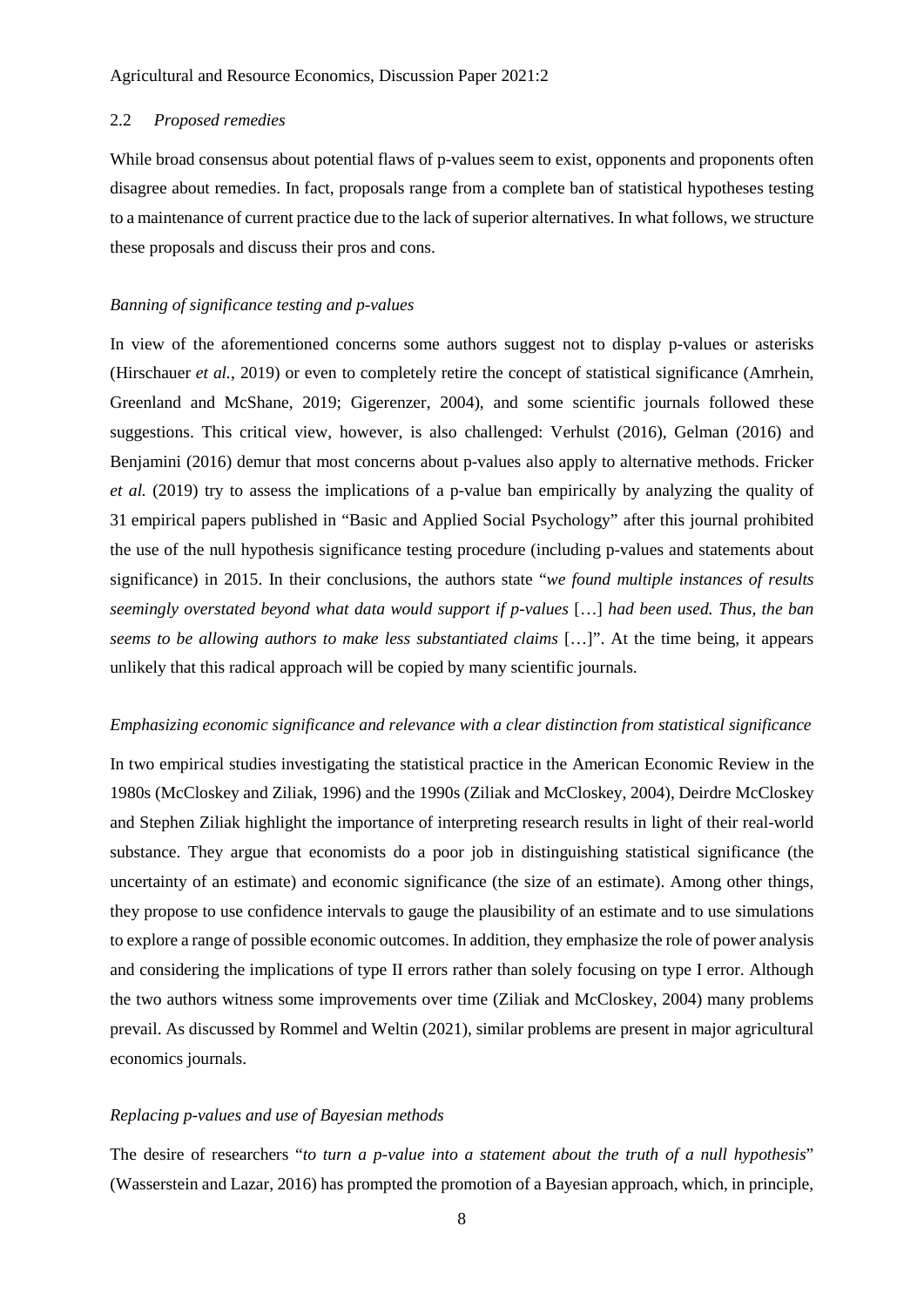is capable to combine a data likelihood and a prior probability to derive a posterior probability. This Bayesian posterior inference offers the intuitive interpretation of a probability that a parameter of interest falls into a certain range (conditional on model assumptions) alleviating the troubles with interpreting p-values and confidence intervals under the frequentist paradigm.*[5](#page-9-0)* It also provides the possibility to leave the dichotomous world of classical hypothesis testing with all its problems laid out above by rather comparing hypotheses in a probabilistic manner*[6](#page-9-1)* (Bendtsen, 2018).

There are probably two main reasons why the Bayesian approach has not yet overtaken the frequentist statistical inference despite an increasing use in recent times (Geweke, Koop and van Dijk, 2011). First, the derivation of posterior distributions of model parameters has long been a tedious and case-specific challenge requiring to derive posteriors via probability calculus and/or simulation-based analysis. Recent advances in automated Bayesian inference ("probabilistic programming", see van de Meent *et al.* (2018) and Bingham *et al.* (2019)) may offer a general solution in the medium-term for conventional and "big data" but this will also require a change in educating applied (ag-) economists. The second reason is the need to specify a prior distribution for all hypotheses and many scientists are reluctant to do so (Krueger and Heck, 2019) even though one could argue that frequentist approaches do this implicitly (e.g. Bendtsen, 2018). Against this backdrop, Harvey (2017) suggests the use of the minimum Bayes factor as a compromise that takes advantage of the Bayesian paradigm but bypasses the need to specify a particular alternative hypothesis and a full prior distribution. The Bayes factor is the ratio of the likelihood under  $H_0$  and  $H_A$ , respectively. The minimum Bayes factor utilizes a special choice for the likelihood under  $H_A$ , namely the maximum likelihood given the data. If one is willing to express prior information as an odds ratio of the two hypotheses, one can derive a posterior odds ratio using Bayes' theorem:

$$
\frac{p(H_0|Data)}{p(H_A|Data)} = \frac{p(Data|H_0)}{p(Data|H_A)} \cdot \frac{p(H_0)}{p(H_A)} \cdot (2)
$$
\n*posterior*\n*odds ratio*\n*Bayes factor*\n*odds ratio*

Based on this expression, Goodman (2001) and Harvey (2017) show how to derive "Bayesianized" pvalues from the minimum Bayes factor, which provide the desired probability that a hypothesis is true.

<u>.</u>

<span id="page-9-0"></span><sup>&</sup>lt;sup>5</sup> It is interesting to note that Ionides *et al.* (2017) interpret the ASA statement on p-values (Wasserstein and Lazar (2016) as an attempt to advocate the Bayesian paradigm and to discourage researchers from using frequentist inference and deductive reasoning.

<span id="page-9-1"></span>*<sup>6</sup>* For issues debated among those using Bayesian statistical inference see Aczel *et al.* (2020).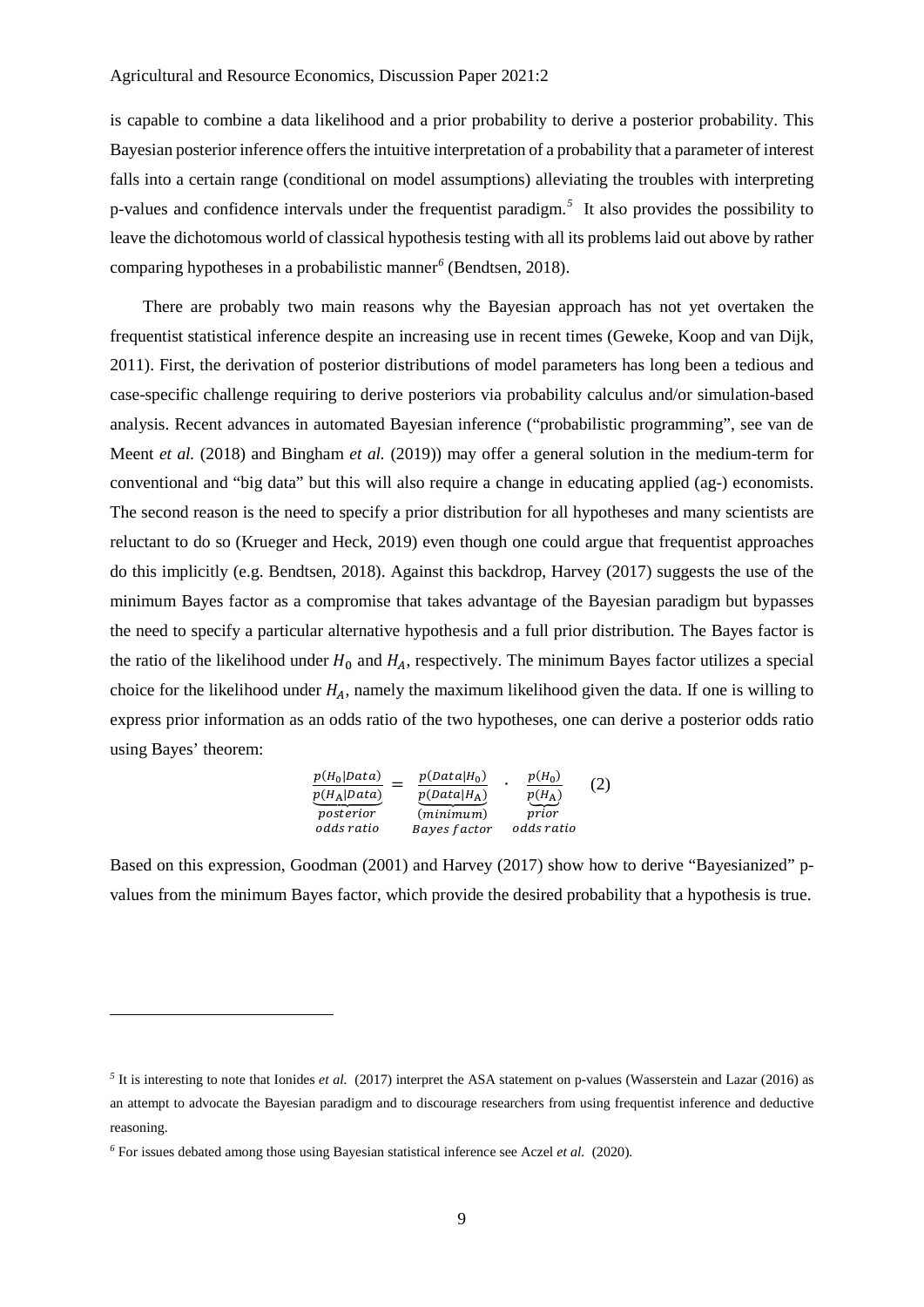# *Complementing p-values by additional information*

Instead of banning or replacing p-values, a couple of proposals have been made to complement them while maintaining the general framework of statistical significance testing. This is in line with Amrhein, Korner-Nievergelt and Roth (2017), who conclude that "*apparently, bashing or banning p-values does not work. We need a smaller incremental step*…". Greenland *et al.* (2016) emphasize that statistical test should be interpreted carefully by examining effect sizes and confidence intervals instead of focusing just on p-values. Confidence intervals have the advantage of disentangling the size and the precision of an estimate that are merged in a p-value. Moreover, Gigerenzer (2018) reminds us that the design of insightful economic experiments requires sufficient statistical power. While power, effect sizes, loss functions, and type-II-errors are an integral part of the Neyman-Pearson theory, they are typically ignored in the NHST ritual. Button *et al.* (2013) show that in low powered studies the replicability of significant results is low. Furthermore, the positive predictive value (PPV), i.e. the probability that a "positive" research finding reflects a true effect, is positively linked to the statistical power of the study. Unfortunately, a meta-analysis conducted by Ioannidis, Stanley and Doucouliagos (2017) reveals that empirical economics research is often severely underpowered. However, at least in some research areas, particularly in experimental economics, power calculations started becoming a norm.

# *Multiverse analysis*

Different research teams can come up with fundamentally different conclusions even when they are working with the same data and research questions (Huntington‐Klein *et al.*, 2021). Another problem is that researchers may strategically report robustness tests if they support a preferred narrative (Young and Holsteen, 2017). Specification curves acknowledge this problem by running a wide range of plausible models that could for instance include different sets of covariates (Steegen *et al.*, 2016). The outcome is not a single p-value linked to a single estimate, but a distribution of plausible estimates and p-values that define a distribution of plausible results for a reasonable set of models (see chapter 7 of Christensen, Freese and Miguel, 2019 for more details).

# *Replication studies and meta-analysis*

Statistically significant research results may be the outcome of chance. To detect false positive findings, researchers have advocated replication studies. Replication can take different forms (see chapter 9 of Christensen, Freese and Miguel, 2019). It may involve reanalyzing the original data of a study with the same (verification) or different (reanalysis) methods. It can also involve new data collection applying the same methods (direct replication) or different methods (extension). Direct replications of economic experiments show that the rate of false positives is substantially higher than expected from pure chance alone (e.g. Camerer *et al.*, 2016). Replication studies and the aggregation of studies for meta-analysis can increase the confidence in research findings, but a recent study has shown that studies that did not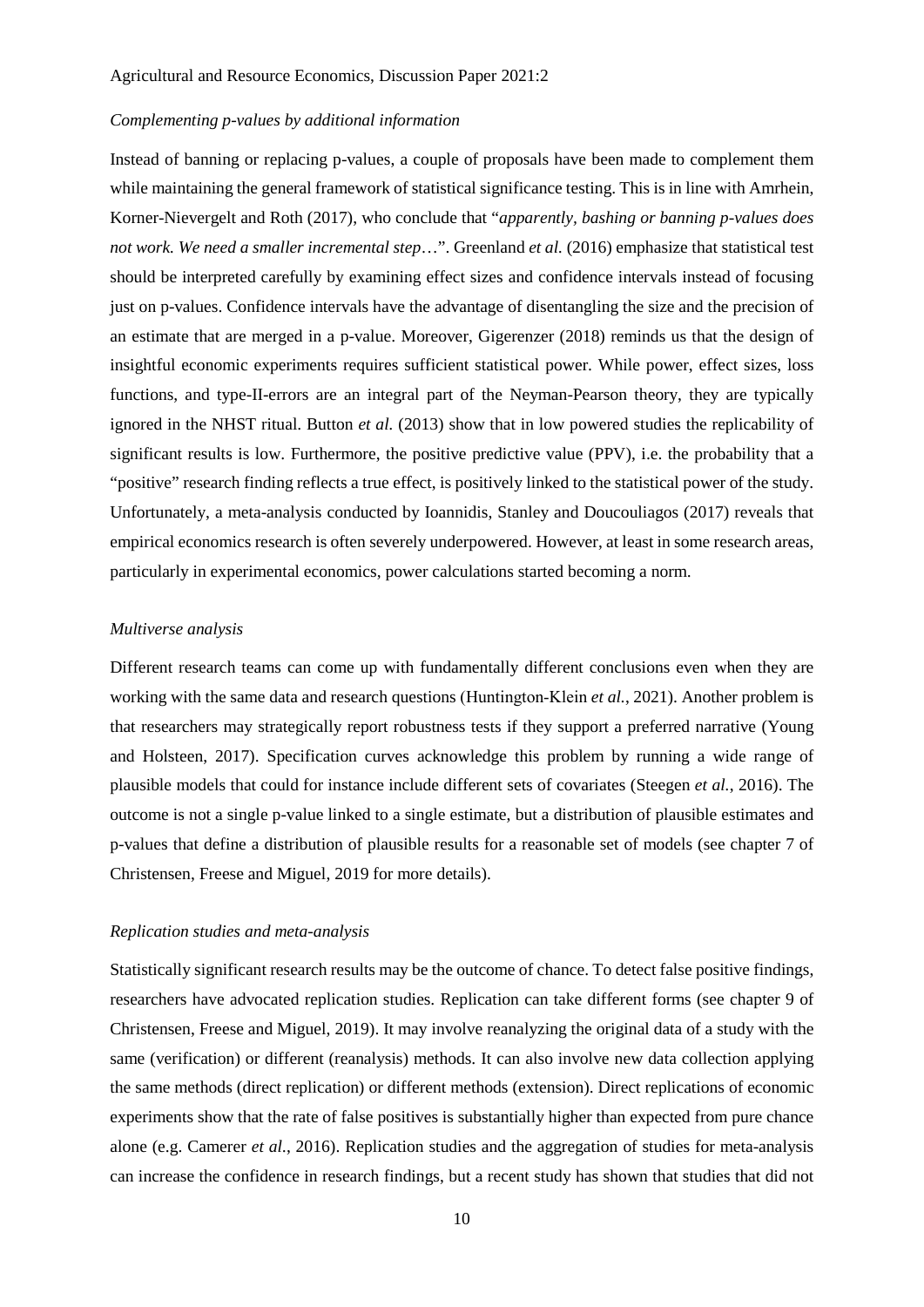replicate are more widely cited than those that replicate (Serra-Garcia and Gneezy, 2021), calling into question the use of citations as an indicator of scientific quality and the power of the research community to self-correct more generally.

# *Pre-registration, registered reports, and results-blind review*

Other remedies target the scientific publication process. Pre-analysis plans are a written commitment to a specific data analysis before the data are obtained or collected (see Olken, 2015 for a detailed discussion). In a pre-registration, researchers also submit this plan to a repository, thereby increasing the commitment by making it publicly available and referring to the pre-registration in publications. Although these two instruments substantially limit researcher degrees of freedoms and may successfully safeguard against p-hacking, they only address the producers of research findings, whereas editors and reviewers could still exhibit bias against non-significant findings. Registered reports or results-blind review have been proposed as a solution to this problem. In a registered report, a study design and analysis plan are submitted to a journal and reviewed by peers in a "first stage report" before data collection. If the authors pass this stage, the journal and publisher commit to a publication irrespective of the results. Results-blind review mimics this process, by suppressing results from the manuscript, hence allowing reviewers and editors to focus on research questions and methodological rigor.

# **3 Views of the community**

We conducted a survey among agricultural economists and social scientists in Germany, Austria, and Switzerland to explore the views of the German-speaking agricultural economics community in 2020. The survey was administered in English to address non-German speakers in the three countries. The general objective of the survey was to get an overview on the problem perceptions, knowledge, practices, and attitudes regarding econometrics and statistics. The survey started with a short introduction, data use, and contact information. Consent to participate was obtained. The first part of the survey covered perceptions of the debate on statistical practices and knowledge on the topic. The second part dealt with practices and preferred remedies. Finally, respondents had to provide some personal details. We refer to the appendix/online appendix to see the full survey, data, and code.

#### 3.1 *Survey design and respondent characteristics*

The survey was distributed in the summer and fall 2020 to all members of the German Association of Agricultural Economists (GEWISOLA), members of the Swiss and Austrian associations of agricultural economists, an e-mail list of early career researchers in agricultural economics in Germany, and doctoral students enrolled in the Doctoral Certificate Program in Agricultural Economics. There is some overlap between these groups. We estimate that approximately one thousand people have been invited to participate in the survey by mail.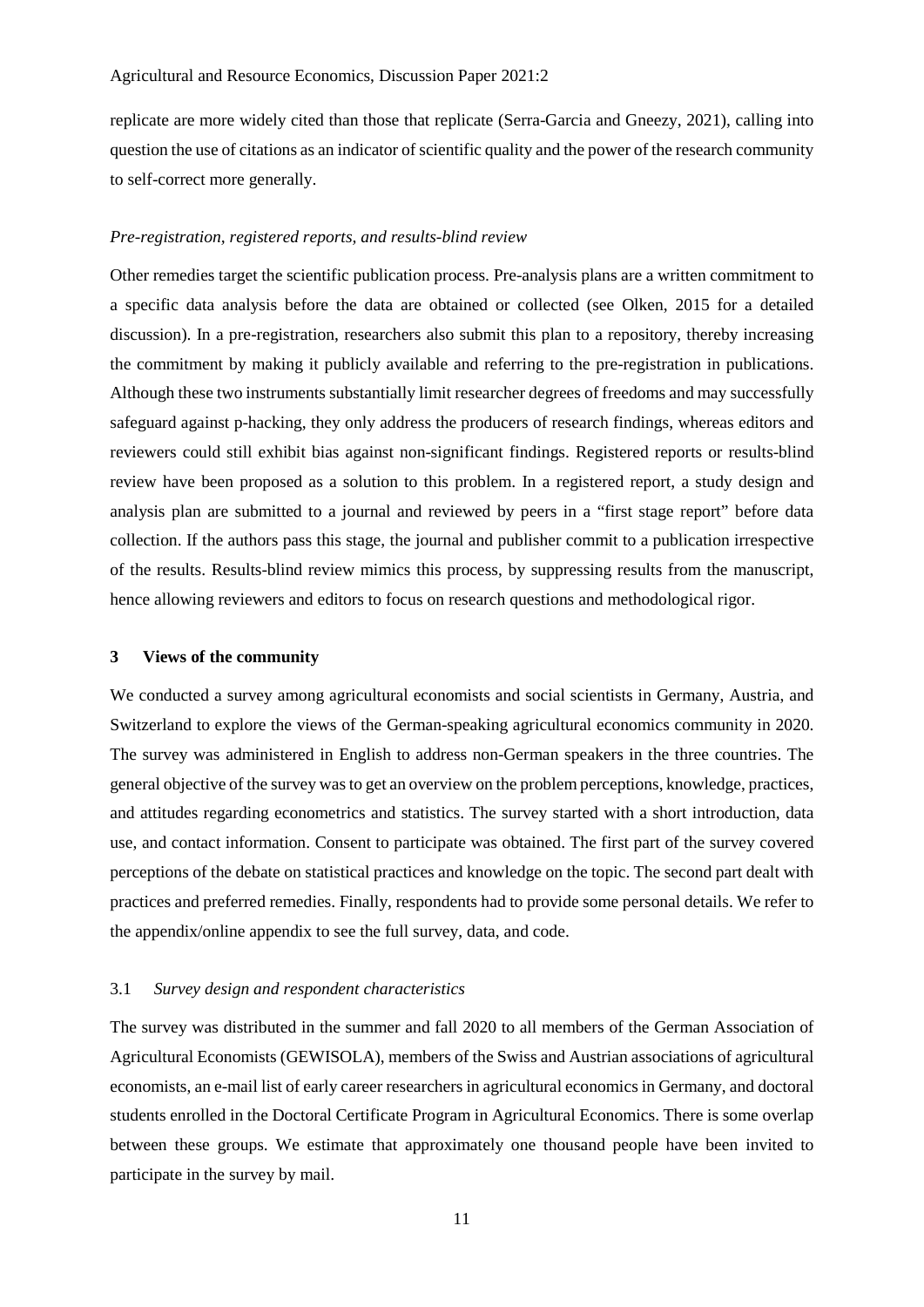Different distribution links for these channels indicate that approximately 34% have entered the survey from the GEWISOLA invitation, 31% from the doctoral certificate program and 25% from the early career researchers e-mail lists. The remaining respondents came from the Austrian and Swiss societies or other sources.

In total, 305 respondents opened the link, but there was a high drop out on the first screens. We removed one response due to highly inconsistent responses. For the analysis, we use all respondents who completed the survey at least until the second last screen, leaving us with a total of 108 respondents. Note that there are still missing observations for some of the variables which could lead to a lower number of observations for some of the recorded items, as we did not force answers on any of the questions (i.e. all responses were voluntary). All presented analysis is descriptive and must be viewed as explorative, as it stems from a self-selected sample.

The median response time in the survey was approximately 14 minutes. Most respondents either had a PhD (55%) or were in the process of obtaining one (39%). Participants indicated their gender as male (61%), female (35%), or did not indicate a gender (4%). The average age was 38 years (with a range from 25 to 72 and a median of 34;  $SD = 10.4$ ). Approximately 39% stated that they were permanently employed. More than half of the respondents had five years or less of research experience. A little more than half of the respondents stated that they had published three or less research peerreviewed research articles over the past five years.

#### 3.2 *Problem perception and knowledge*

The survey started with several general questions on the perception of the problem. We openly asked whether generally speaking respondents "think there are problems with the way the scientific community represented by the Austrian, German, Swiss, and European associations of agricultural economists (GEWISOLA, ÖGA, SGA, and EAAE) deals with statistics and econometrics in research and teaching?" Respondents were asked to use a ten-point scale to differentiate their responses  $(1 = no$ problems at all to  $10 = a$  lot of problems). The mean response was  $5.13$  (SD = 2.14; median = 5). We also asked people to assess their own statistical and econometric knowledge on a ten-point scale where higher values indicate better knowledge (mean =  $6.38$ ; SD = 1.59; median = 7). Finally, we asked for an assessment in which percentile respondents would place themselves in terms of knowledge relative to the target community. The median respondent placed themselves in the top 50%.

We used the six survey items developed by Oaks (1986) to get an overview on knowledge of the correct interpretation of a p-value. These items have been widely applied to different samples of researchers (see Gigerenzer, 2018 for an overview of studies in different academic communities). Respondents were presented with the following scenario: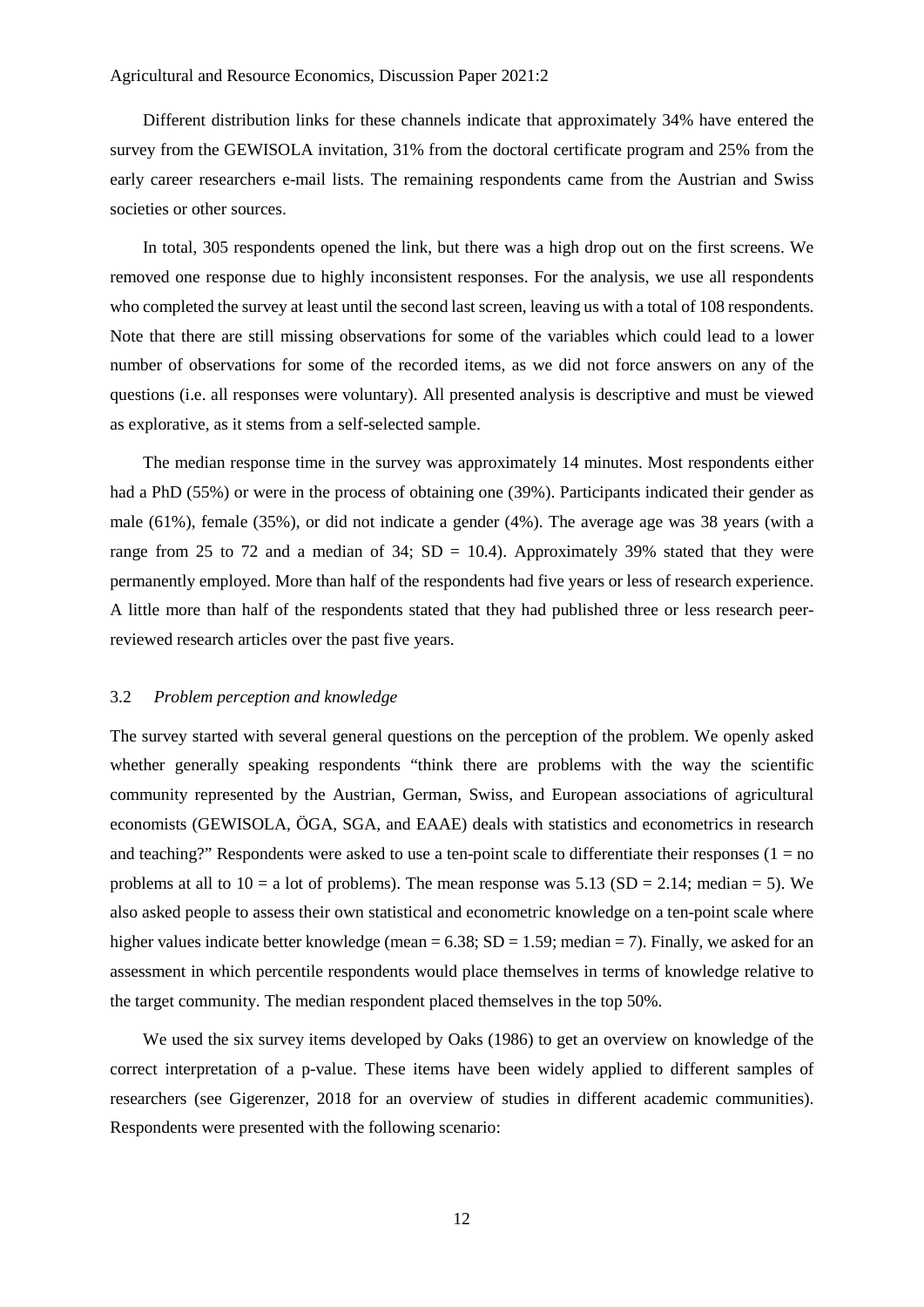"Suppose you have an exogenous variation that you suspect may alter the outcome you are interested in for a certain task or behavior in a given population. You compare the means of your control and treatment groups (say 20 randomly selected subjects in each sample). Further, suppose you use a simple independent means t-test and your result is ( $t = 2.7$ , d.f. = 18,  $p = 0.01$ ). Please mark each of the statements below as "true" or "false". "False" means that the statement does not follow logically from the above premises. Also note that several or none of the statements may be correct."

[Table 1](#page-13-0) presents the six statements and displays responses. All of the statements are false and represent different delusions regarding the meaning of a p-value (Gigerenzer, 2018). Hence, the percentage of respondents endorsing a statement as true may be viewed as an indicator of knowledge. Approximately 80% of respondents who have responded to all six items endorse at least one of the delusions. Note that the number of correctly answered statements only weakly correlated with the item of self-assessed knowledge above (Spearman's rho =  $0.1$ ; n = 75).

| <b>Statement</b>                                                                               | Percentage<br>$\sigma f$<br>respondents |
|------------------------------------------------------------------------------------------------|-----------------------------------------|
|                                                                                                | wrongly endorsing the statement         |
|                                                                                                | as true                                 |
| You have absolutely disproved the null hypothesis that there is no                             | $26.3\%$ (n = 95)                       |
| difference between the population means.                                                       |                                         |
| (Illusion of certainty)                                                                        |                                         |
| You have found the probability of the null hypothesis being true.                              | 21.4% $(n = 98)$                        |
| (Bayesian wishful thinking)                                                                    |                                         |
| You have absolutely proved your alternative hypothesis that there is a 18.3% $(n = 93)$        |                                         |
| difference between the population means.                                                       |                                         |
| (Illusion of certainty)                                                                        |                                         |
| You can deduce the probability of the alternative hypothesis being true.                       | 48.4% $(n = 91)$                        |
| (Bayesian wishful thinking)                                                                    |                                         |
| You know, if you decide to reject the null hypothesis, the probability that 57.6% ( $n = 92$ ) |                                         |
| you are making the wrong decision.                                                             |                                         |
| (Bayesian wishful thinking)                                                                    |                                         |
| You have a reliable finding in the sense that if, hypothetically, the study 51.2% ( $n = 86$ ) |                                         |
| was repeated a great number of times, you would obtain a significant result                    |                                         |
| on 99% of occasions.                                                                           |                                         |
| (Replication fallacy)                                                                          |                                         |
| Percentage of respondents wrongly endorsing at least one statement $81.3\%$ (n = 75)           |                                         |
| (among those who responded to all statements)                                                  |                                         |
| Motor, Adapted from Cicoronzon, 2018                                                           |                                         |

<span id="page-13-0"></span>

|  | Table 1: Overview on endorsement of statements |
|--|------------------------------------------------|
|--|------------------------------------------------|

*Notes: Adapted from Gigerenzer, 2018.*

*Source: Own calculations.*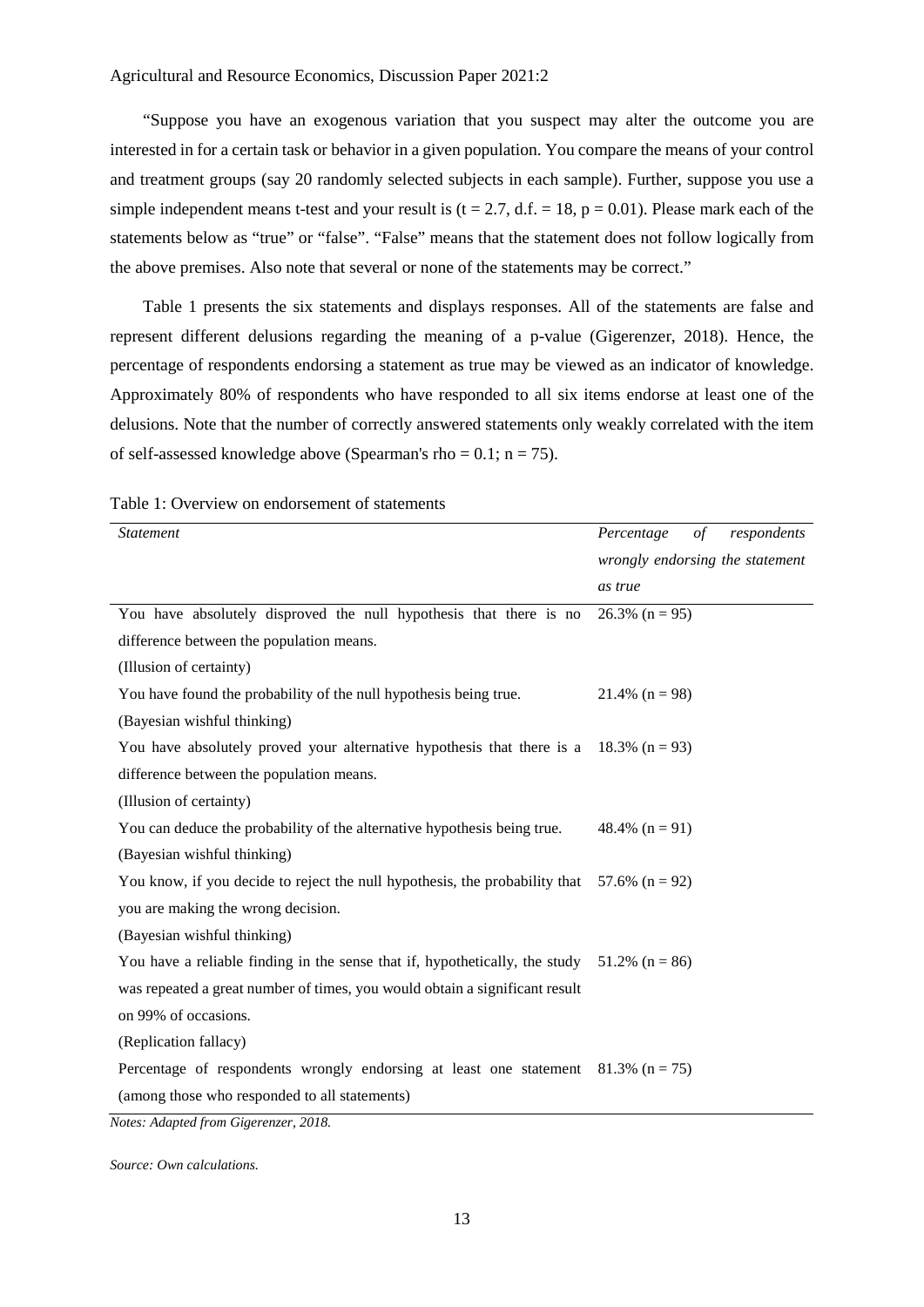We also asked about knowledge of and experience with some of the remedies/practices outlined above [\(Table 2\)](#page-14-0).

<span id="page-14-0"></span>Table 2: Knowledge and applications of remedies

|                       |         | Yes, and I have used Yes, but I have I have heard about Never heard about |                |                   |  |
|-----------------------|---------|---------------------------------------------------------------------------|----------------|-------------------|--|
|                       | one/it. | never used one/it.<br><i>it</i> , <i>but</i> I am not                     |                | <i>it before.</i> |  |
|                       |         |                                                                           | entirely sure. |                   |  |
|                       |         |                                                                           |                |                   |  |
| Pre-analysis plan (n  | 20.6%   | 40.2%                                                                     | 23.4%          | 15.9%             |  |
| $= 107$               |         |                                                                           |                |                   |  |
| Power analysis $(n =$ | 20.6%   | 32.7%                                                                     | 19.6%          | 27.1%             |  |
| 107)                  |         |                                                                           |                |                   |  |
| Bayes<br>Minimum      | 5.6%    | 18.7%                                                                     | 39.3%          | 36.5%             |  |
| factor ( $n = 107$ )  |         |                                                                           |                |                   |  |
| Standardized          | 64.5%   | 20.6%                                                                     | 9.4%           | 5.6%              |  |
| coefficient<br>$(n =$ |         |                                                                           |                |                   |  |
| 107)                  |         |                                                                           |                |                   |  |

*Source: Own calculations.*

# 3.3 *Practices and attitudes*

We asked people for their agreement with several survey items to understand attitudes and practices regarding statistics and econometrics [\(Table 3\)](#page-15-0). There were high levels of agreement with the importance of economic significance and data sharing practices. At the same time, respondents stated that they feel pressured to produce statistically significant findings. Many stated they have committed or witnessed p-hacking.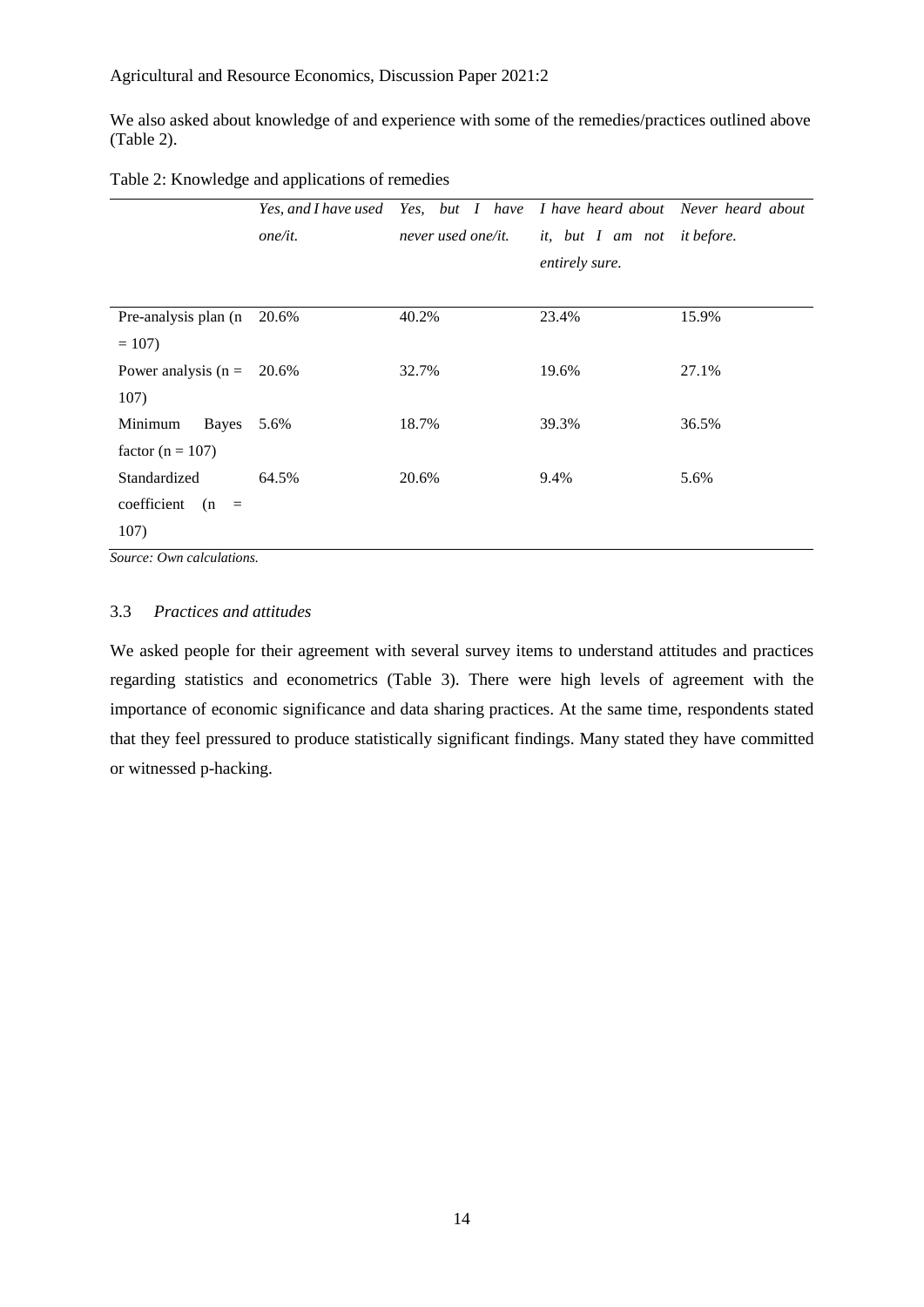# Agricultural and Resource Economics, Discussion Paper 2021:2

<span id="page-15-0"></span>

|  | Table 3: Overview on attitudes and practices |  |
|--|----------------------------------------------|--|
|  |                                              |  |

| <b>Statement</b>                                   | Mean  | $\mathfrak{1}$<br>$=$ | $\overline{2}$ | $\mathfrak{Z}$ | $\overline{4}$ | 5<br>$=$ |
|----------------------------------------------------|-------|-----------------------|----------------|----------------|----------------|----------|
|                                                    | (SD)  | <b>Strongly</b>       |                |                |                | Strongly |
|                                                    |       | disagree              |                |                |                | agree    |
| The economic significance of an estimated          | 3.5   | 10.8%                 | 5.9%           | 28.4%          | 32.4%          | 22.6%    |
| effect is more important than the statistical      | (1.2) |                       |                |                |                |          |
| significance.                                      |       |                       |                |                |                |          |
| $(n = 102)$                                        |       |                       |                |                |                |          |
| Only statistically significant findings should     | 1.7   | 64.2%                 | 18.9%          | 9.4%           | 0.9%           | 6.6%     |
| be published.                                      | (1.1) |                       |                |                |                |          |
| $(n = 106)$                                        |       |                       |                |                |                |          |
| I have often witnessed colleagues/other            | 3.6   | 5.9%                  | 11.8%          | 21.6%          | 35.3%          | 25.5%    |
| researchers to search for an econometric           | (1.2) |                       |                |                |                |          |
| specification that<br>produces<br>statistically    |       |                       |                |                |                |          |
| significant findings.                              |       |                       |                |                |                |          |
| $(n = 102)$                                        |       |                       |                |                |                |          |
| I have often searched for an econometric           | 3.0   | 15.4%                 | 18.3%          | 25.0%          | 30.8%          | 10.6%    |
| specification<br>that<br>produces<br>statistically | (1.2) |                       |                |                |                |          |
| significant findings.                              |       |                       |                |                |                |          |
| $(n = 104)$                                        |       |                       |                |                |                |          |
| Statistically insignificant findings should not    | 1.7   | 59.1%                 | 24.8%          | 10.5%          | 1.0%           | 4.8%     |
| be discussed in publications.                      | (1.0) |                       |                |                |                |          |
| $(n = 105)$                                        |       |                       |                |                |                |          |
| One should conduct many different analyses         | 2.4   | 25.8%                 | 32.7%          | 21.8%          | 10.9%          | 8.9%     |
| to find statistically significant findings.        | (1.2) |                       |                |                |                |          |
| $(n = 101)$                                        |       |                       |                |                |                |          |
| I feel pressured to produce statistically          | 3.8   | 9.7%                  | 5.8%           | 18.5%          | 30.1%          | 35.9%    |
| significant findings when I want to publish.       | (1.3) |                       |                |                |                |          |
| $(n = 103)$                                        |       |                       |                |                |                |          |
| If possible, research data for a publication       | 3.7   | 6.7%                  | 13.5%          | 19.2%          | 27.9%          | 32.7%    |
| should always be shared online by the              | (1.3) |                       |                |                |                |          |
| authors.                                           |       |                       |                |                |                |          |
| $(n = 104)$                                        |       |                       |                |                |                |          |

*Source: Own calculations.*

# 3.4 *Views on remedies and suggested fields of future action*

We asked about an assessment of how useful remedies were perceived [\(Table](#page-16-0) 4). There was a high perceived usefulness of confidence intervals, display of effect sizes and standardized effect size, as well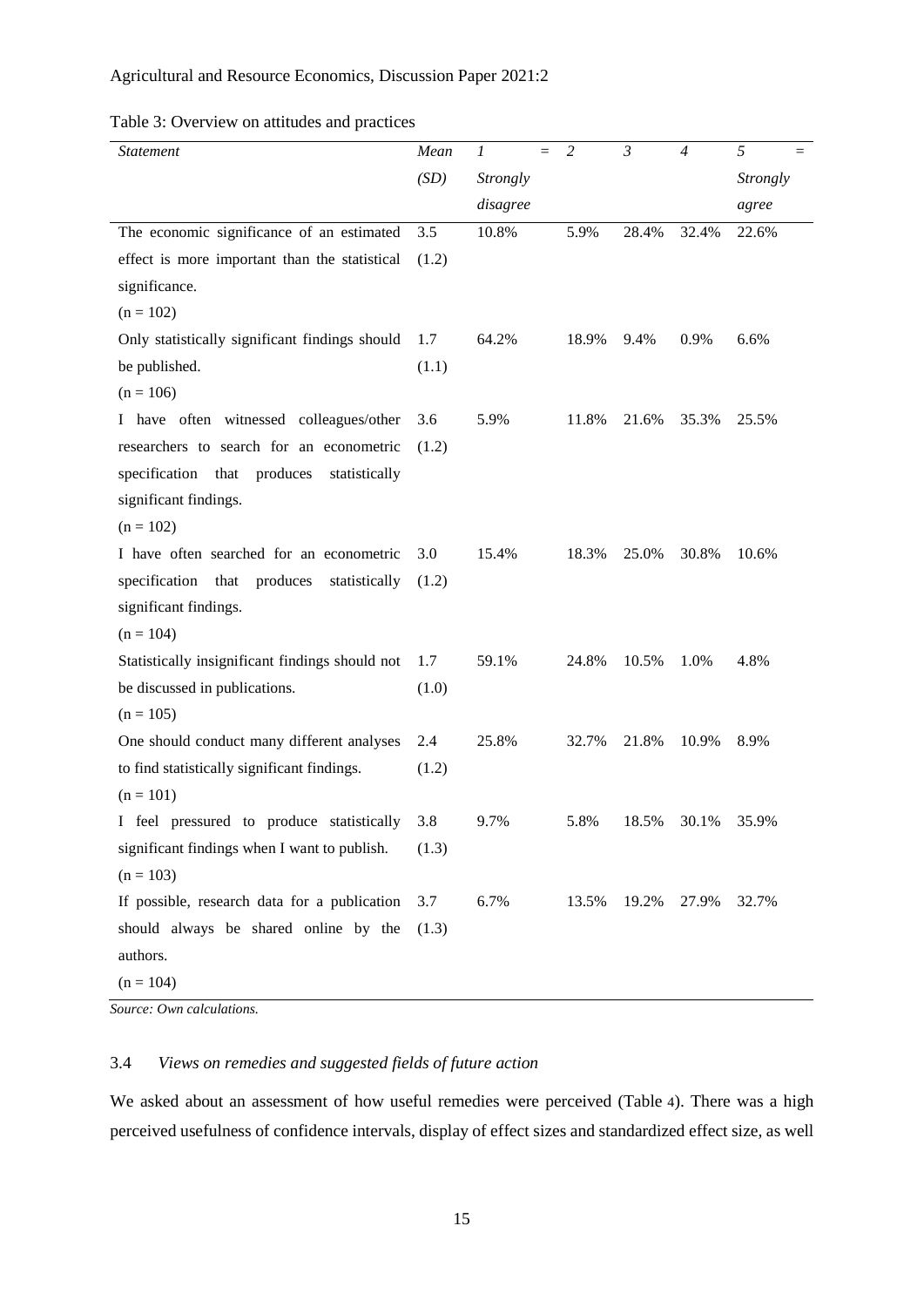as summary statistics. There was little perceived usefulness in the overall ban of p-values or asterisks/stars from research results or publications.

| Remedy                       | Mean     | $1 = Not$ at all | Somewhat<br>$2 =$ | Fairly<br>$3 =$ | Very<br>$\overline{4}$<br>$\equiv$ |
|------------------------------|----------|------------------|-------------------|-----------------|------------------------------------|
|                              | (SD)     | useful           | useful            | useful          | useful                             |
| Abandon p-values             | 1.7(0.9) | 50%              | 33.3%             | 12.2%           | 4.4%                               |
| $(n = 90)$                   |          |                  |                   |                 |                                    |
| Abandon stars/asterisks      | 2.2(1.0) | 32.3%            | 25.8%             | 29.0%           | 12.9%                              |
| $(n = 93)$                   |          |                  |                   |                 |                                    |
| Display confidence intervals | 3.1(0.8) | 2.1%             | 20.6%             | 38.1%           | 39.2%                              |
| $(n = 97)$                   |          |                  |                   |                 |                                    |
| Display effect sizes         | 3.4(0.7) | 1.1%             | 8.6%              | 41.9%           | 48.4%                              |
| $(n = 93)$                   |          |                  |                   |                 |                                    |
| Display standardized effect  | 3.3(0.8) | 1.3%             | 16.7%             | 37.2%           | 44.9%                              |
| sizes                        |          |                  |                   |                 |                                    |
| $(n = 78)$                   |          |                  |                   |                 |                                    |
| Power analysis before data   | 2.9(0.9) | 4.8%             | 32.3%             | 35.5%           | 27.4%                              |
| analysis                     |          |                  |                   |                 |                                    |
| $(n = 62)$                   |          |                  |                   |                 |                                    |
| Pre-registration             | 3(0.9)   | 6.5%             | 23.7%             | 33.3%           | 36.6%                              |
| $(n = 93)$                   |          |                  |                   |                 |                                    |
| Minimum Bayes factor         | 2.2(0.8) | 15.6%            | 56.3%             | 18.8%           | 9.4%                               |
| $(n = 32)$                   |          |                  |                   |                 |                                    |
| Full Bayesian analysis       | 2.4(0.9) | 15.2%            | 39.4%             | 36.4%           | 9.1%                               |
| $(n = 33)$                   |          |                  |                   |                 |                                    |
| Mandatory code sharing       | 2.9(1.1) | 10.5%            | 28.4%             | 20.0%           | 41.1%                              |
| $(n = 95)$                   |          |                  |                   |                 |                                    |
| Mandatory data sharing       | 2.8(1.1) | 13.3%            | 28.6%             | 23.5%           | 34.7%                              |
| $(n = 98)$                   |          |                  |                   |                 |                                    |
| Mandatory<br>summary         | 3.3(0.8) | 3.0%             | 13.9%             | 28.7%           | 54.5%                              |
| statistics                   |          |                  |                   |                 |                                    |
| $(n = 101)$                  |          |                  |                   |                 |                                    |

<span id="page-16-0"></span>Table 4: Attitudes on remedies

*Source: Own calculations.*

<span id="page-16-1"></span>To identify target areas and fields of action we asked respondents to state who would have the largest impact on one's statistical and econometric practice [\(Table 5\)](#page-16-1). Respondents assigned high importance to colleagues, teachers and educators, as well as reviewers as drivers for their own statistical practice.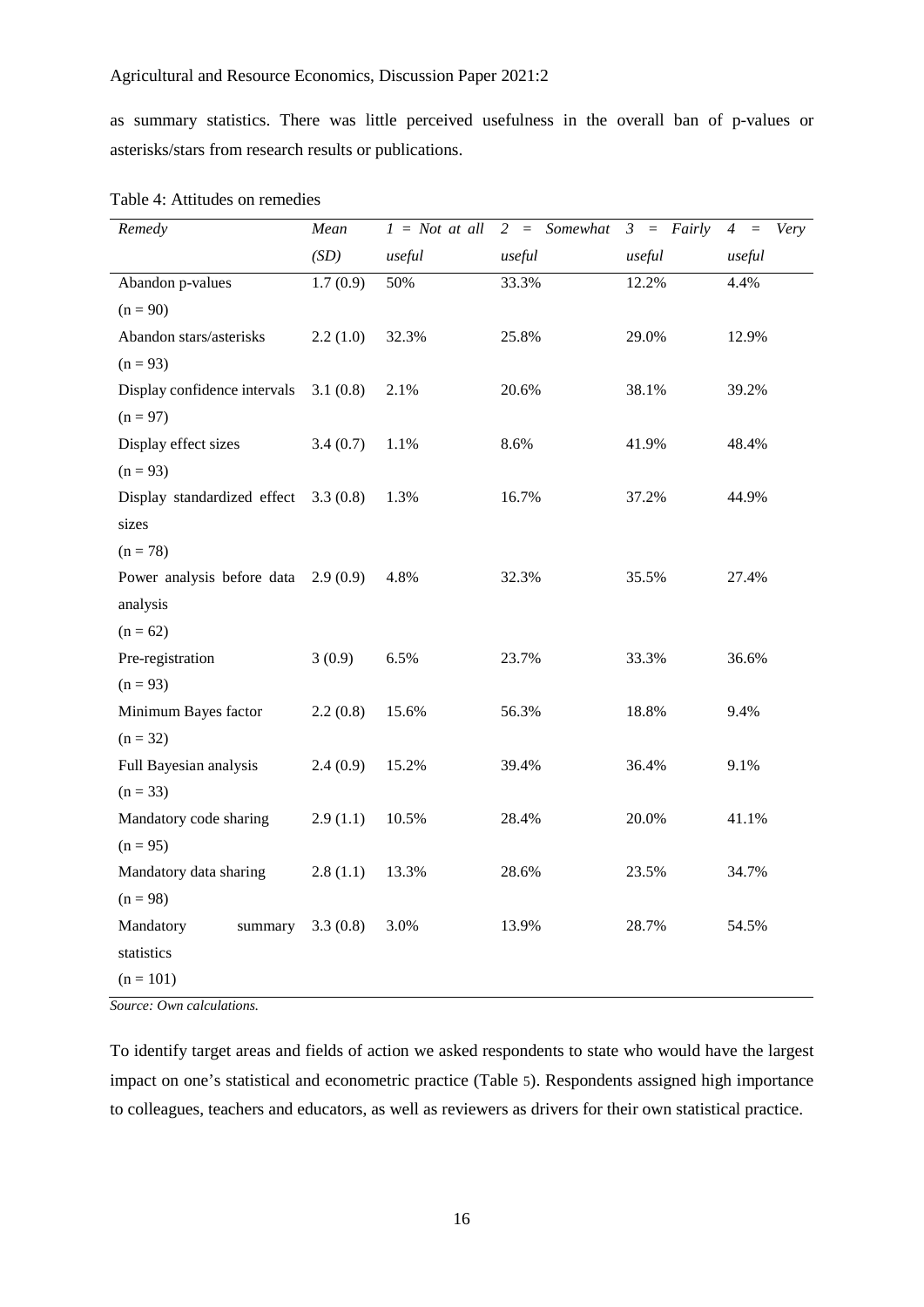# Agricultural and Resource Economics, Discussion Paper 2021:2

| Group/person                        | Mean     | $1 = no impact$ | 2     | 3     | $\overline{4}$ | $5 = a$ lot of |
|-------------------------------------|----------|-----------------|-------|-------|----------------|----------------|
|                                     | (SD)     | at all          |       |       |                | impact         |
|                                     |          |                 |       |       |                |                |
| Editors $(n = 92)$                  | 2.8(1.3) | 16.3%           | 32.6% | 15.2% | 22.8%          | 13.0%          |
| Reviewers $(n = 96)$                | 3.8(1.1) | 2.1%            | 12.5% | 17.7% | 38.5%          | 29.2%          |
| Teachers/educators ( $n = 100$ )    | 3.8(1.2) | 6.0%            | 8.0%  | 17.0% | 34.0%          | 35.0%          |
| Universities/research organizations | 3.1(1.3) | 11.1%           | 26.3% | 22.2% | 25.3%          | 15.2%          |
| $(n = 99)$                          |          |                 |       |       |                |                |
| Colleagues/other researchers $(n =$ | 4.0(1.0) | 2.9%            | 5.8%  | 17.5% | 40.8%          | 33.0%          |
| 100)                                |          |                 |       |       |                |                |
|                                     |          |                 |       |       |                |                |

Table 5: Who affects statistical practice the most

*Source: Own calculations.*

### 3.5 *Discussion of the survey results*

The survey results reveal that knowledge on the interpretation of statistical hypothesis testing and pvalues, and the potential remedies of current malpractices may still need a substantial educational push at various levels. At the same time, the community feels fairly strong about not abandoning p-values altogether (50% consider this remedy "not at all useful"). The dichotomous nature of the current practice in hypothesis testing is seen somewhat more critical (a clear majority considers abandoning the use of stars/asterisks at least "somewhat useful").

At least a 70% majority of respondents view certain practices offering information beyond the pure outcome of hypotheses tests and that are not yet widely applied at least as "fairly useful". These include those that allow better understanding or visualizing uncertainty of statistical results (display of confidence intervals) and understanding better the (relative) economic importance of the determinants considered (standardized coefficients and economic effect sizes).

To the extent that these remedies are known, respondents consider power analysis ( $n = 62$ ) and preregistration plans ( $n = 93$ ) at least "fairly useful" with a majority larger than 60%. Hidden behind these responses might be a differentiated view on the question for what type of analysis such remedies are useful. They are discussed and implemented in the context of controlled experiments, where sample size and treatments are often part of the deductive analytical design decided upon before the data collection. Also, in these cases good priors are often available. Pre-registration may in principle also be considered for observational or even explorative studies to prevent that the research design is driven by initial results in a not fully reflected empiricist manner (cf. Haven and van Grootel, 2019; Olken, 2015).

Only a rather small share of survey participants feels comfortable to judge Bayesian remedies (Minimum Bayes Factor and full Bayesian analysis with  $n = 32$  and 33, respectively), but those who do are moderately positive about them (above 70% consider them somewhat or fairly useful). Whereas the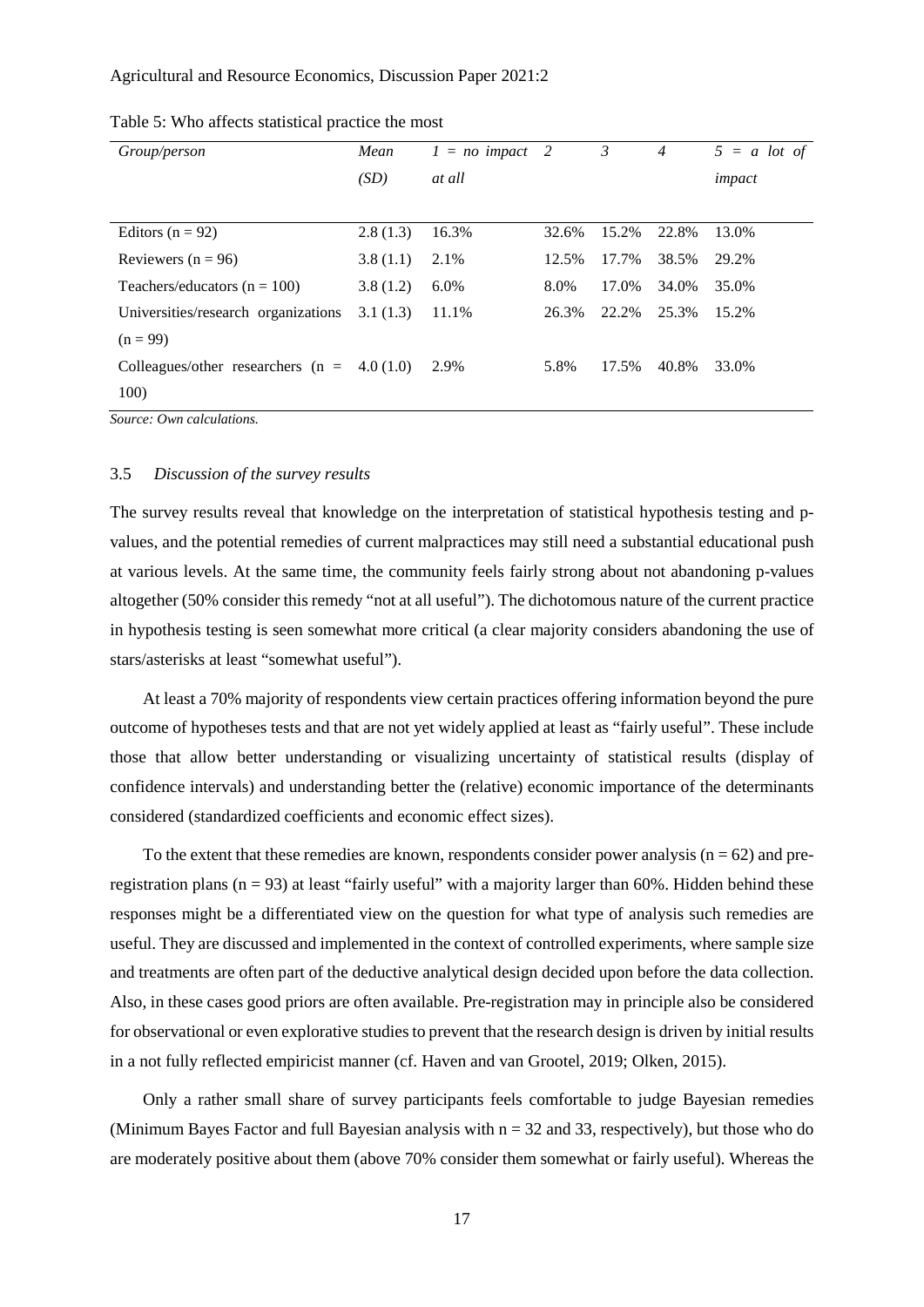low level of participation in these questions may indicate a limited amount of training and experience with Bayesian analysis, the moderation in viewing the positive contribution could be explained with the discussed effort still needed to develop case-specific Bayesian approaches and their limitations in providing a full alternative to classical hypothesis testing—at least as long as one considers dichotomous test outcomes as relevant.

The community feels quite strongly about the usefulness of mandatory data sharing, code sharing and summary statistics with majorities larger than 80% considering them at least "somewhat useful". More than a third consider data and code sharing and more than half summary statistics "very useful". The comparatively moderate responses regarding the data sharing may reflect the not uncommon situation that confidentiality requirements of individual firm and consumer level data often restrict the possibilities to share data. The reason why data summary statistics do not even have a stronger support may lie in the view that it alone does not help to solve the statistical inference issues of the framing even if more respondents may view it as a key ingredient to a transparent and "data-aware" empirical economic analysis. Suggested remedies in this area probably require some context-dependent qualifications and a connection to "mindful statistics" (see below) that go beyond the specific solution of the debated issues in inference practices.

Respondents clearly consider teachers/educators to have the largest impact on statistical practices (almost 70% in the top two impact categories). This coincides with the in parts limited knowledge on some statistical misinterpretations and malpractices found above and points at the longer-term effort needed to fundamentally change practices through a revision of curricula and teaching methods.

It is quite interesting to note that respondents view reviewers as affecting statistical practices more (almost 60% in the top two impact categories) compared to editors (less than 40%). It raises the question if editors of the journals relevant for the community are rather passive with respect to setting and guarding editorial policies on statistical practices and/or often shy away from evaluating/adjusting/weighing/complementing reviewer comments with respect to the editorial standards in this respect. Editors could have a crucial role in changing statistical inference practices if they took an active stance on it.

#### **4 Implications for the community**

# 4.1 *Research and researchers*

The most important implication resulting from the p-value debate from the viewpoint of researchers is to avoid what Gigerenzer (2004) blamed as "mindless statistics". Many fallacies may arise when applying the statistical hypothesis testing framework; we argue that the merit of the p-value debate is to recall (at least some) potential fallacies to researchers' minds. Being aware of these problems is in fact the most undisputable implication. Yet we are reluctant to recommend a ban of p-values or the use of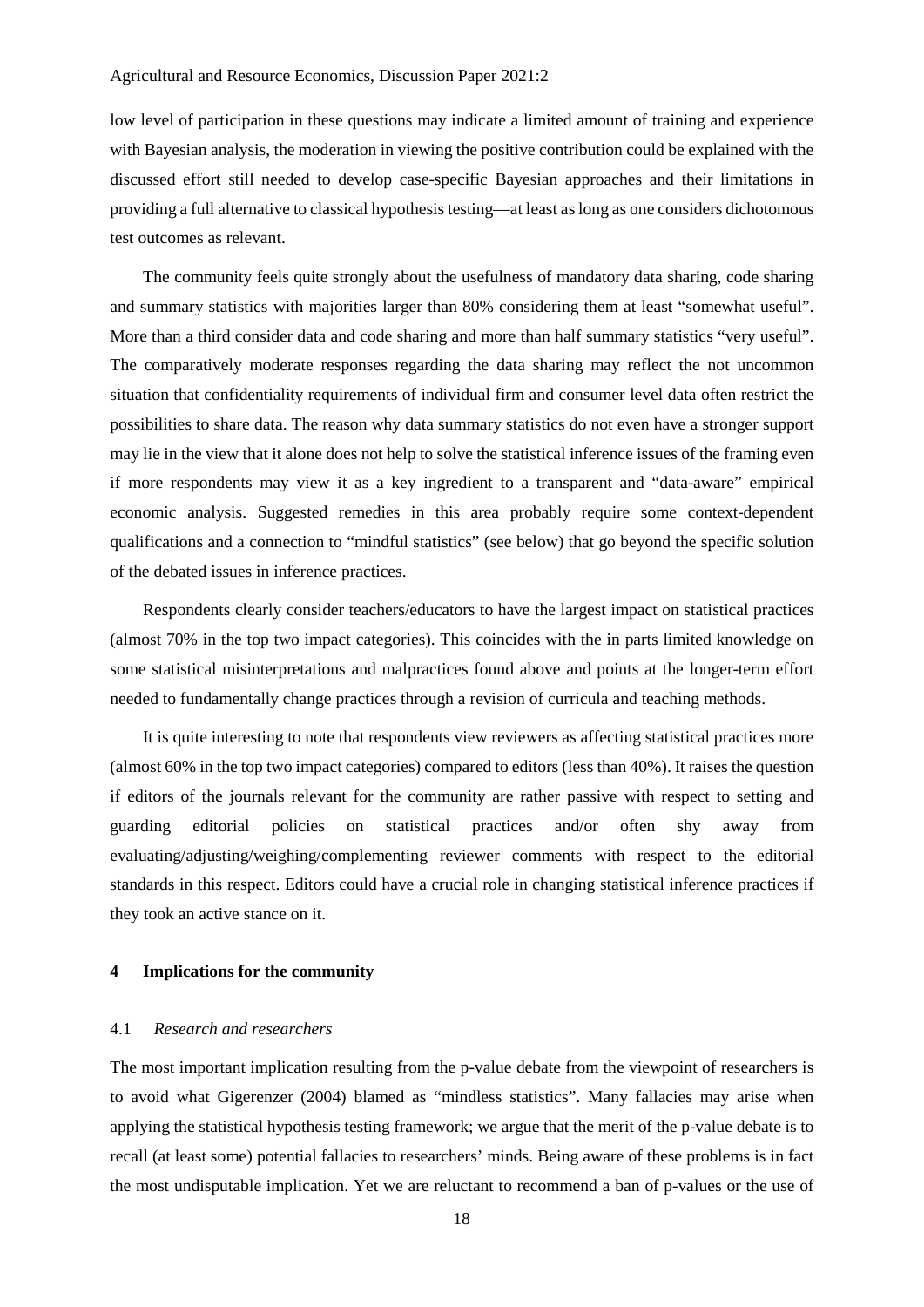asterisks in general. This view is shared by the majority of our survey participants. Correctly calculated and interpreted p-values contain useful information about the underlying statistical hypotheses that otherwise would be neglected. In a recent paper, Nobel Prize laureate Guido Imbens characterizes economic applications where p-values are dispensable and where they contain relevant information (Imbens, 2021). Testing a null hypothesis versus an alternative hypothesis is meaningful in some situations and examples include the efficient market hypothesis, market integration or the existence of speculative bubbles. Moreover, it is often necessary to test whether data show certain statistical properties, such as stationarity, variance homogeneity or spatial and temporal independence. In these situations, a decision shall be made based on a statistical decision rule. This then necessarily includes a threshold determining what the decision will be.

In many economic applications, however, testing against a null hypothesis of "no effect" is not of particular interest. For example, it is not exciting to test whether farmers' education increases farm income or not, whether a gender pay gap exists or not or whether investment aid stimulates investment demand or not. Here the magnitude of the (treatment) effect is what matters and the causal mechanism, e.g. how investment aid stimulates investments. We believe that in situations, where no specific decision on a hypothesis has to be made, it suffices to display standard errors or to interpret p-values as indicators of the general compatibility of the data with the corresponding hypothesis. In these cases, specific thresholds have no defendable meaning beyond a long-practiced ritual. Given the documented publication bias around these thresholds (e.g. Brodeur *et al.*, 2016), avoiding the use of asterisks potentially reduces incentives for p-hacking. Whether with or without specific significance levels, the important point is, however, that we as researchers derive hypotheses based on logical thinking and theories, and apply statistical analysis "mindfully" in light of an underlying theoretical concept, and to avoid extreme forms of empiricism.

In situations where statistical hypothesis testing makes sense, the following aspects deserve attention when designing, conducting and interpreting statistical tests. Perhaps the most basic question is whether observed data can be considered as a random sample, i.e. as an outcome of a random data generating process, because this is a prerequisite for inferential statistics. If, in contrast, data fully describe the entire population, there is no need for statistical testing. If in this instance, inferential reasoning is based on the notion of a superpopulation, this should be clearly labelled and defined. Moreover, if data come from convenience sample, any source of potential bias regarding estimates of regression coefficients and standard errors should be carefully considered and discussed.

From the stated objectives of an empirical analysis it should be clear whether a study is explorative or whether it aims at testing of hypotheses that are derived from theory. This distinction is important, because in explorative studies that try to identify potential relationships among dependent and explanatory variables, a multiple testing problem is immanent that calls for an adjustment of significance levels to avoid false rejections of null hypotheses. Unfortunately, this distinction is not always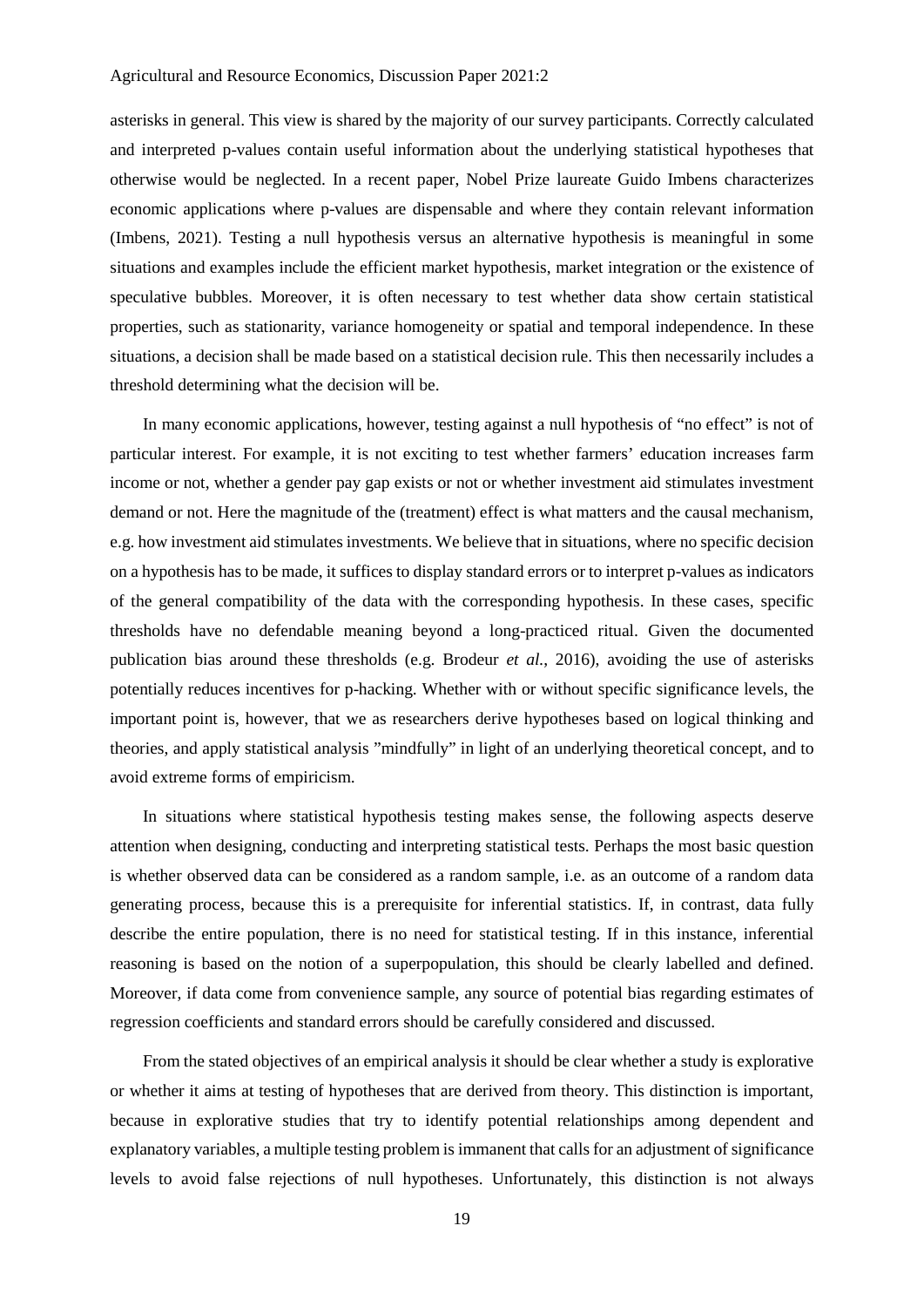straightforward in applied economics, because theoretical predictions do not cover all aspects of econometric model specification. That is, even if theory suggests a positive or negative relationship among economic variables, it might be necessary to "explore" the appropriate functional form in a regression model or the number of lags in a time series model (Olken, 2015). We do not consider this search for a data fitting model specification per se as "p-hacking". The crucial point is to describe this process in a transparent manner and to report the results of alternative model specifications instead of presenting only selected results. In these instances, careful documentation of data and code, as well as tools such as multiverse analysis, may address selective reporting more appropriately (Steegen *et al.*, 2016).

The need for flexibility during the model specification process limits the scope of instruments that have been proposed to prevent p-hacking in some instances, e.g. pre-registration. Recent studies show that researchers who use pre-registration rarely specify pre-analysis in sufficient detail (Bakker *et al.*, 2020). In other instances, there may be a risk that pre-analysis plans limit the reporting of relevant findings (Banerjee *et al.*, 2020). The effectiveness of pre-registration is also sensitive to the platform used (Bakker *et al.*, 2020). Yet, perceived benefits from pre-registration outweigh the costs in many instances, and major benefits emerge from thinking about analysis before the data are collected (Logg and Dorison, 2021). Therefore, pre-analysis plans need to enter PhD- and third-party funded project plans and output/performance measures, as pre-registration/pre-analysis plans are resource-consuming. Current schemes of performance measures of universities and researchers seem not to value such efforts and at first glance, per se not to outweigh additional costs and efforts related to pre-analysis/preregistration. In conclusion, pre-registration and pre-analysis plans can be a useful tool in many fields that involve primary data collection, while the risk that pre-registration becomes ritualized and a form of virtue signaling if not complemented by more fundamental cultural change (Buck, 2021) exists.

Another important insight of the discussion about verification, re-analysis, and aggregation of scientific research is the need to pay more attention to adequate power of statistical tests. This is important to avoid "false negatives" but also to ensure a high positive predictive value, i.e. the likelihood that a claimed relationship is actually true (Christensen and Miguel, 2018). Researchers have at least two options to control statistical power. First, via sample size which can be determined for a desired power level in an a priori power analysis, given that information about the effect size is available, e.g. from pilot projects or similar studies (Ioannidis, Stanley and Doucouliagos, 2017). Computational software is available that supports this calculation for many research designs, e.g. G\*Power (Faul *et al.*, 2007). The second option is the choice of the statistical test. In time series analyses, for example, the use of panel unit root tests can help improving power compared with standard unit roots tests, which are known to have low power.

Regarding the interpretation of statistical test results, two recommendations appear unchallenged. First, presentation of statistical results should include effect sizes, and the interpretation should involve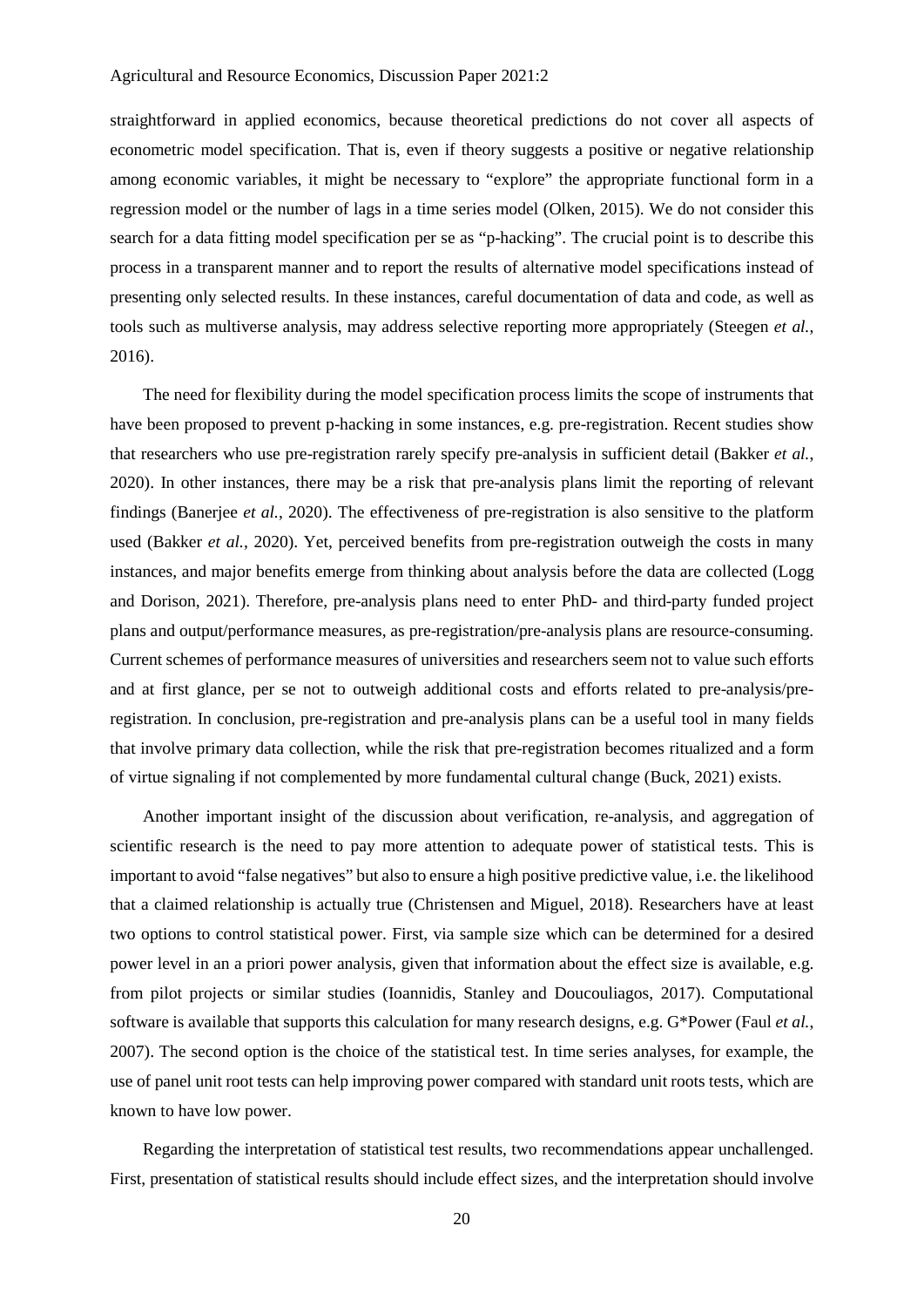the economic relevance of variables rather than focusing solely on their statistical significance. Coefficient plots along with marginal effects discussion may for instance support this way. Second, pvalues should be interpreted as what they are, the likelihood for observed data given a null hypothesis, though it is tempting to consider them incorrectly as evidence in favor of or against a hypothesis. Hirschauer *et al.* (2016) provide an illustrative example of how the use of sloppy language turns a statistically correct statement into a wrong one. We thus strongly recommend to use precise wording when interpreting the results of statistical hypotheses tests, along with careful documentation of the test procedure. Our survey showed strong support for confidence intervals and descriptive statistics, and authors and journals may consider them even more. Although confidence intervals are easily calculated from standard errors and coefficient estimates, displaying them may change the reader's perspective and provide an additional incentive to leave the purely dichotomous interpretation of results within a cultural change.

# 4.2 *Editors, referees, journals and the publication process*

Journals can achieve a lot through submission guidelines, which should be up to date and enforced. For instance, check lists on how to report statistics and results of statistical testing may be useful and can have an impact (see Giofrè *et al.*, 2017); some authors even call for "statistical co-editors" (Wehrden, Schultner and Abson, 2015). A prerequisite for any change to the better is, however, that all involved stakeholders are clear in their communication, reach their audience effectively and editors take responsibility to moderate reviews carefully and decide according to clearly communicated rules.

Our survey showed support for open data and methods, which could be supported by making code and data sharing mandatory. Data and code sharing do not only increase transparency of results, they also make it easier to discover data manipulations and in turn, researchers will become more reluctant to violate good research practice. This in turn, will improve quality and reproducibility of the results. Clearly, relevant journals in a field should pursue similar policies in this regard to avoid a selection of authors into journals with less restrictive policies. In some cases, sharing of raw data may be hampered by data protection regulations. This applies to farm level data, such as data from the Farm Accountancy Data Network (FADN); here other ways of reproducing the results need to be made available, for instance, by remote access. Moreover, if data are bought from and owned by third parties, researchers cannot easily share them, yet also here, replicability can be made available by remote solutions together with third parties; owners or providers of data sets are expected to be interested in most reliable results produced with the data. These additional efforts are again resource-consuming and could be alleviated if raw data collected by the public (e.g. FADN data) would by generally accessible in anonymized form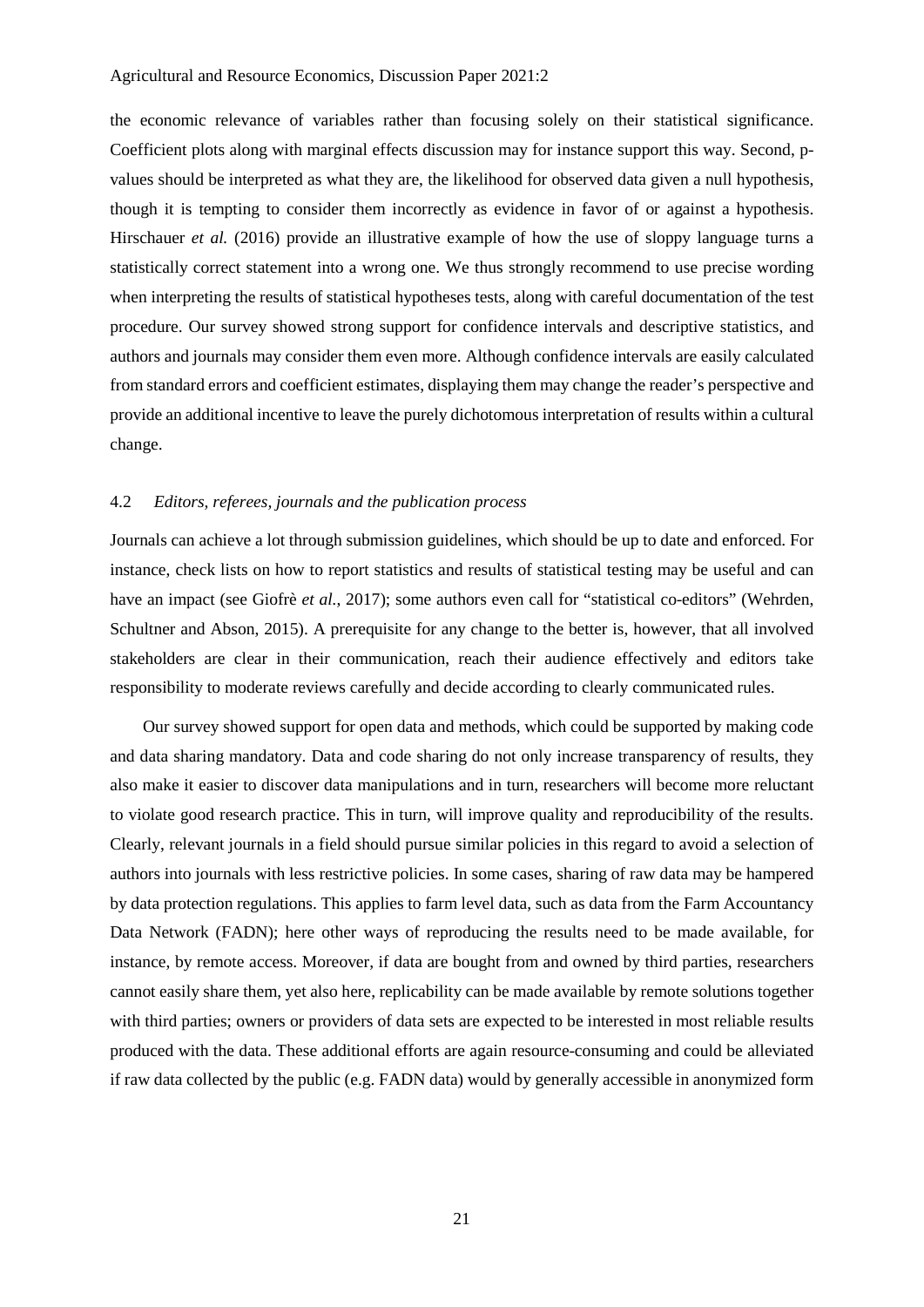for scientific research institutions. In turn, all scientific institutions should commit to FAIR principles*[7](#page-22-0)* for research data, and universities should collaborate for efficient research data management processes which would benefit the whole community.

Researchers have highlighted problems with the direct replicability of research results especially in experimental economics and business economics' studies, and the sensitivity of research results to context (Camerer *et al.*, 2016; Rahwan, Yoeli and Fasolo, 2019). When engaging in a replication, authors bear major publication risks when editors predominately select manuscripts on novelty. New publication formats could lower these risks. In a recent call for papers in the journal Ap*plied Economic Perspectives and Policy* (AAEA, 2021), the editors invite replications in a two-stage format. Replication protocols are reviewed *before* the bulk of the work is done*,* and the journal and editors commit to a conditional acceptance for publication for the selected proposals (or reject proposals). Adopting this format on a regular basis either in the form of special issues or a new publication format could give rise to more replication attempts, as authors can substantially lower their risks of engaging in replication.

Registered reports—a two-stage publication format where the study design is reviewed *before* the data collection (see Lemken, 2021 for a recent example of a first stage report in agribusiness consumer research)—could be embraced by more journals in the agricultural and food economics domain. Whereas a pre-registration only involves the authors, a registered report is integrated with the peer review and journal publication process. Hence, with a registered report, several important steps of the research and publication process are front-loaded, potentially reducing risks for authors and the research community in several important ways. Authors will benefit from feedback on their work already in the design stage. Other researchers become aware of what others are working on earlier, facilitating collaboration and innovation. Editors and reviewers evaluate studies on novelty and a sound research design, rather than results. In the future, research funders may even condition grants and research funds on the acceptance of registered reports for studies that involve primary data collection. As of today, only a few journals in which agricultural economists publish offer register reports (PLOS ONE, Nature Human Behavior, Journal of Development Economics, Q Open), and more journals and editors may want to consider opening up for the format. We encourage editorial boards and scholarly associations to discuss this option. Pre-registration can also be applied to some types of explorative and qualitative research, but it will be critical to adjust platforms such as the open science framework to the specific needs of the qualitative research community (Haven and van Grootel, 2019).

-

<span id="page-22-0"></span>*<sup>7</sup>* FAIR principles for research data target at a sustainable data collection, processing and use. F stands for findable, where meta data should be made available, A indicates accessible, where meta data must be available, I stands for interoperable, i.e. clearly documented and applicable language, and lastly, R means re-usable, i.e. a clear data use agreement/license is required. For Germany, more details can be found for instance here: [https://www.forschungsdaten.org](https://www.forschungsdaten.org/)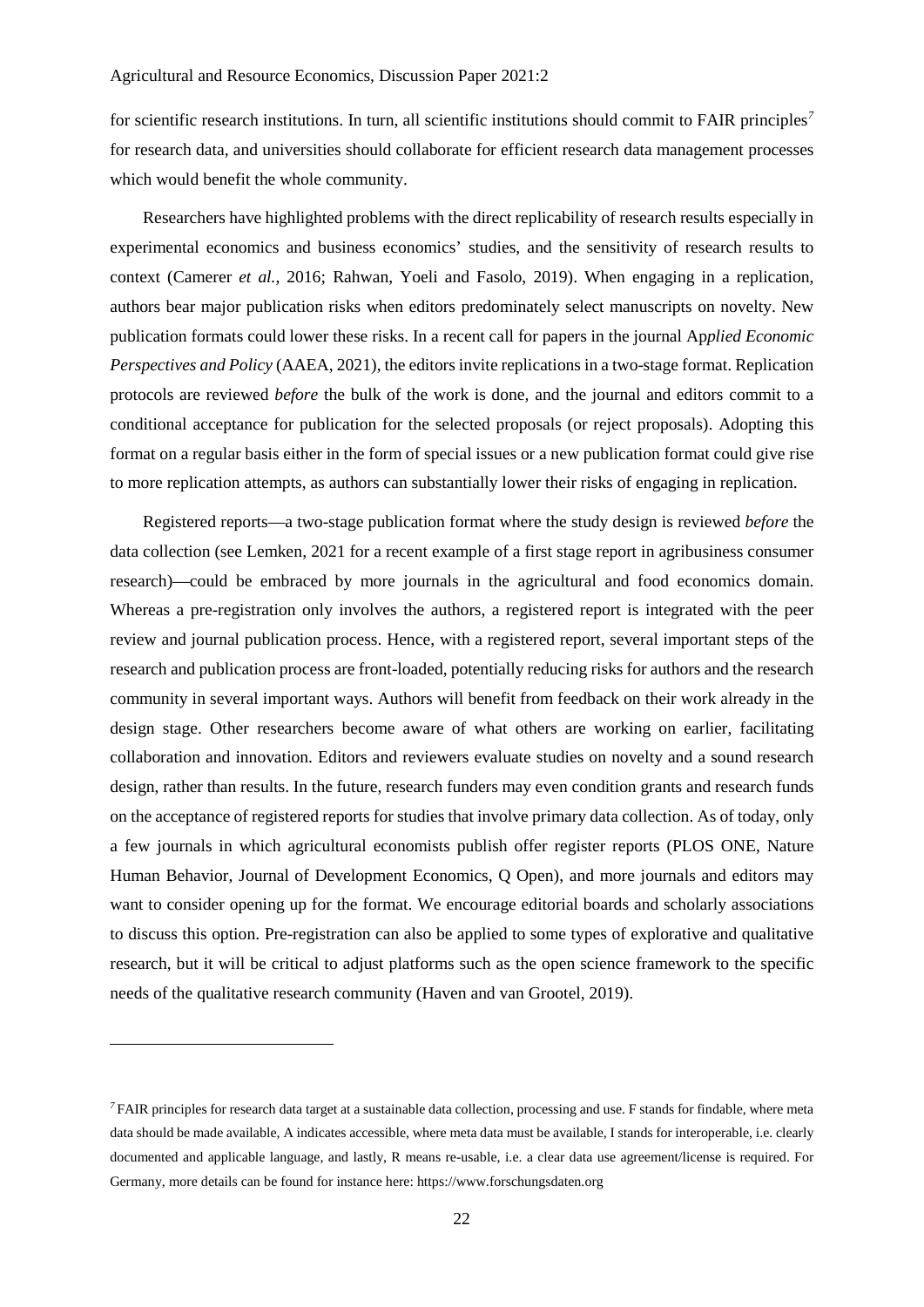# 4.3 *Teachers and teaching*

As the solution to the crisis includes mindful use and practice of hypothesis testing and other statistical methods to gain knowledge, and to contribute event to a "regime shift" or "cultural change", this implies taking a long-term perspective and to go beyond the above discussed remedies. To make these suggestions the new norm, we argue that the p-value debate offers several lessons in the field of applied agricultural, resource and food economics for teaching research methods. We see teaching at all levels as the key to educate the next generation of researchers. This in turn calls for open mindedness of all active researchers as teachers for the need to change education and teaching methods to reconsider current ways to teaching statistics and empirical research methods in agricultural economics.

Higher education in agricultural economics typically rests on an interdisciplinary curriculum with specific modules covering methods for empirical research and scientific working. Against the debate, we see a specific strand of the curriculum to impart a sound understanding of empirical research, including hypothesis testing, as a qualification for higher education covering all levels: Bachelor, Master and PhD.

Teaching methods for empirical research at Bachelor- and Master studies must impart sustainable knowledge on research methods, must qualify students that they are able to apply, and critically reflect existing methods/practices such that they are prepared for their theses and PhD studies. To achieve these objectives, first, we suggest to offer modules for quantitative methods that provide a clear understanding of empirical methods and different ways of hypothesis testing, including statistical inference. Here we see working with simulated data sets (Bekkerman, 2015) and calculating test statistics "by hand" as core to understand the idea of statistical inference.

Second, we suggest to present examples strongly related to topics and research in the agricultural economics domain, i.e. to go beyond a "plain" method lecture. This could be achieved directly in the method-modules or in other modules that rely on empirical findings. For instance, discussions of research designs, data sets, methods for data collection, empirical hypothesis testing based on the research question and the empirical model using specific and interesting examples can raise attention and stimulate critical reflection. Thereby, we suggest to enhance lectures and offer modules where application and practice of methods by students have a strong emphasis. Beyond pure assignments, we suggest (poster) presentations and short reports about the data work; at higher levels (advanced Master studies and PhD), these may include critical reflection of existing research and presenting best practice examples.

Third, linked to the modules covering empirical methods, we see modules about scientific practices and scholarship as another pillar in higher education. These modules must include how to work transparently, ethics, research design, data collection and documentation, differences between theoretical/behavioral models and empirical models, empirical identification strategies, and how to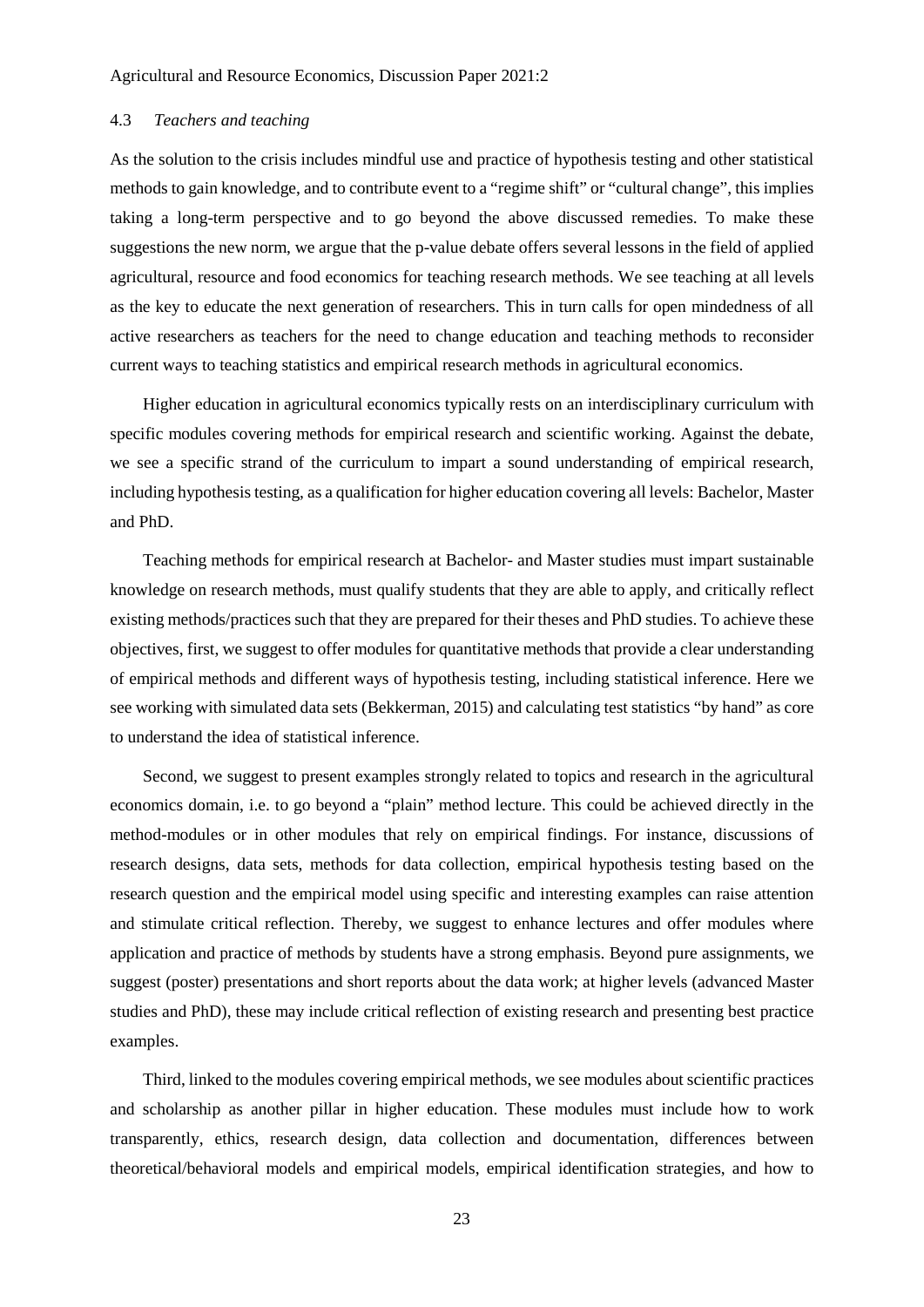distinguish between mindful and not so mindful empirical work based on a sound understanding of philosophy of science (falsification). To foster best storage in memory and train students' behavior for empirical research, we see experiential learning as a fruitful guide.

For instance, do's and don'ts in a sense of a checklist for orientation for the theses could be part of student work in these modules with continuous update and monitoring by teachers. Material for standards for empirical work, data handling/management and ethics must be provided, while students discuss the material and prepare/develop and update their checklists. At higher levels, the student work may include contrasting examples based on empirical papers as well as critically assessing and discussing the procedures. Recently established asynchronous teaching could increase contact time with students at their home university with a focus on specific problem sets, critical reflections and presentation of own work.

We see the goal to enable students to strengthen their ability to critically reflect on their choice of method not only for their research and as authors but also as future reviewers and editors as core. This calls for interactive modules about empirical methods supported by Wikis and forums. Again, we recommend to link these modules to modules that cover philosophy of science, scientific working and writing as the good scientific practice and "standards" including research data management, preregistration issues and ethics need to take up more room in the curriculum.

#### 4.4 *Cultural change is needed*

Changing statistical practices is a challenge as they develop in a complex dynamic interplay of what we have been taught and what experiences we make interacting with our peers in publication processes and collaborative research as we build our career. Developed rituals are not easily changed, and such change requires a new consciousness to slowly penetrate all our academic activities. A long-term, cultural change of knowledge and norms is needed with complementary changes in teaching, research, and publishing activities that go beyond the definition of rules for use and interpretation of specific statistical tools.

New rules and recommendations to use some statistical tools and not others will not alone ensure that research is conducted and papers written to primarily generate replicable scientific knowledge. The currently observed misuse relates to a considerable extent to the explicit or implicit expectation that certain findings are more interesting than others. What is required is a culture of acceptance of scientific work that is largely based on the theoretical and methodological rigor and where the perceived relevance arises from the questions asked, the methodology employed and the data used but not from the results generated.

The quality of statistical analysis in economics falls and rises with the careful argumentation backed up by theories from the field of economics, social sciences and psychology, and related subjects that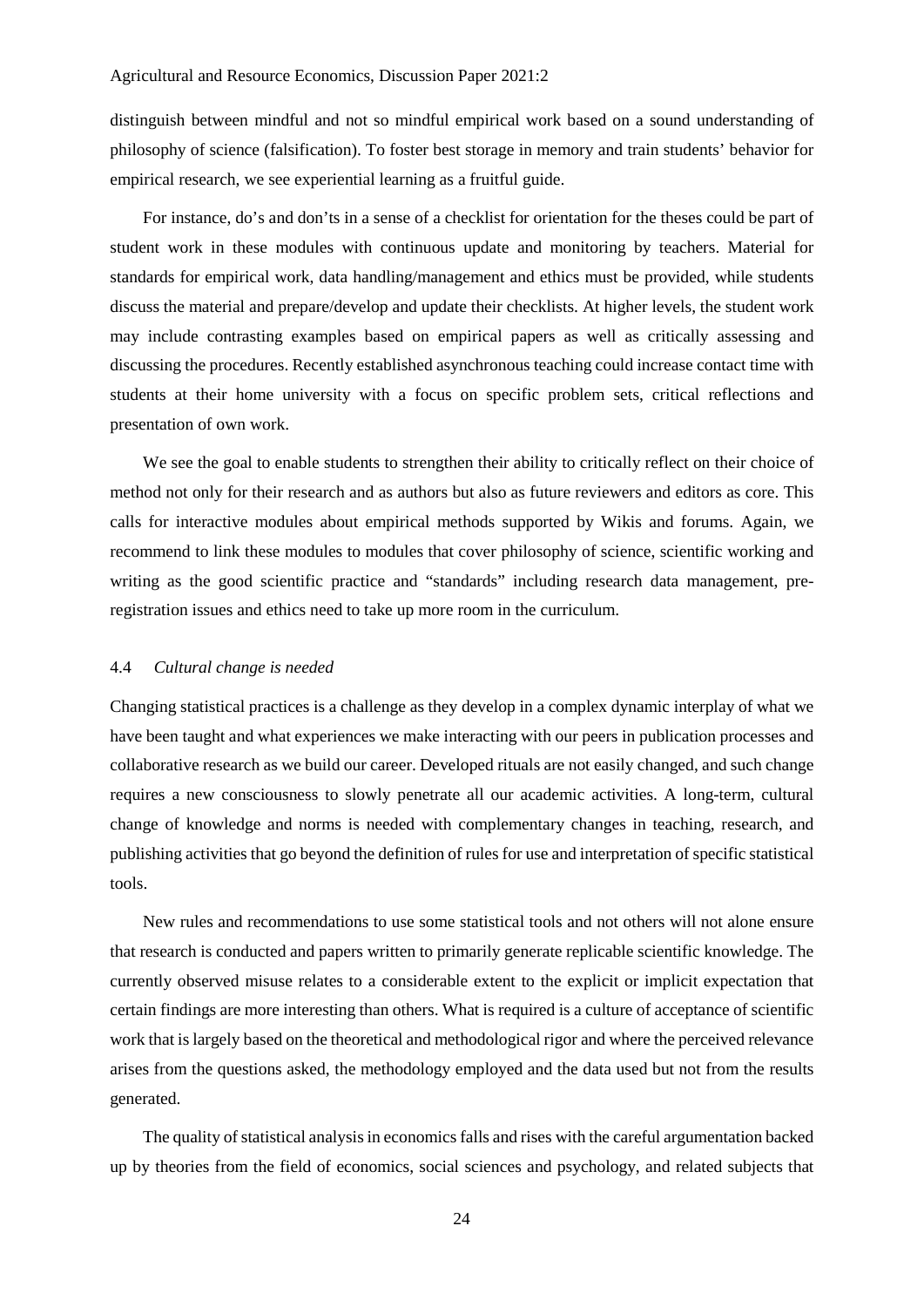govern agents' decisions and respective results. A discussion of most likely mechanisms underlying the data generation process guards against pure empiricist interpretations of statistical results and the confusion of correlation in the data with "true" effects or causation (Angrist and Pischke, 2008). With a sound theoretical foundation, the conditionality of statistical results on the model employed in the analysis becomes transparent and thereby creates an inherent caution with respect to the interpretation of results. Some even argue that "both statistical foundations and basic statistics can and should be taught using formal causal models" (Greenland, 2020). Thinking carefully about "what matters" for economics actors will also help in recognizing that a dichotomous world of hypothesis testing is not sufficient to derive meaningful implications. The size of effects of policies or other determinants of economic behavior matter for stakeholders and should receive at least as much attention as the question if there is an effect or not.

# **5 Concluding remarks**

We like to conclude our paper with a few brief ideas on what could be done at the "policy level" to improve the situation in the short-term and to foster a cultural change of statistical inference and research practice in the long-term. Here we suggest a set of "top-down" measures that have some promise in bringing about the needed change jointly with the desirable "bottom-up" developments at the individual scientists' level.

Communication on best practices can clearly move forward right away. Here, scientific journals and connected learned societies can work together. Recent discussions and activities seem to lead towards a closer relationship between the GEWISOLA and the German Journal of Agricultural Economics (GJAE). A joint activity between the association and the journal can lead to setting standards of reporting statistical inference in journal articles that are then clearly communicated with the instructions to authors for the preparation of manuscripts and by the association to its members moving the community of reviewers. Hirschauer (2021) suggests guidelines that might serve as a starting point for the discussion on the formulation of such standards.

Better recognition of the effort reviewers put into the publication process may go some way in alerting to the value of this resource scarce in quantity and quality. Some journals like the European Review of Agricultural Economics already have a best referee award, which also could be picked up by the association in collaboration with the GJAE. Choosing criteria for awarding these prices wisely and making them transparent may offer another piece to making community members more aware of some remedies for the current replicability crisis. One could additionally consider awards to authors for outstanding transparency and excellent communication regarding data and statistical analysis.

To allow for better statistical inference from a sample to a population, researchers should be put in a position where they can draw random samples from a population. Often this is not a simple task, especially if farmers are involved. Making registry data more widely and more openly available for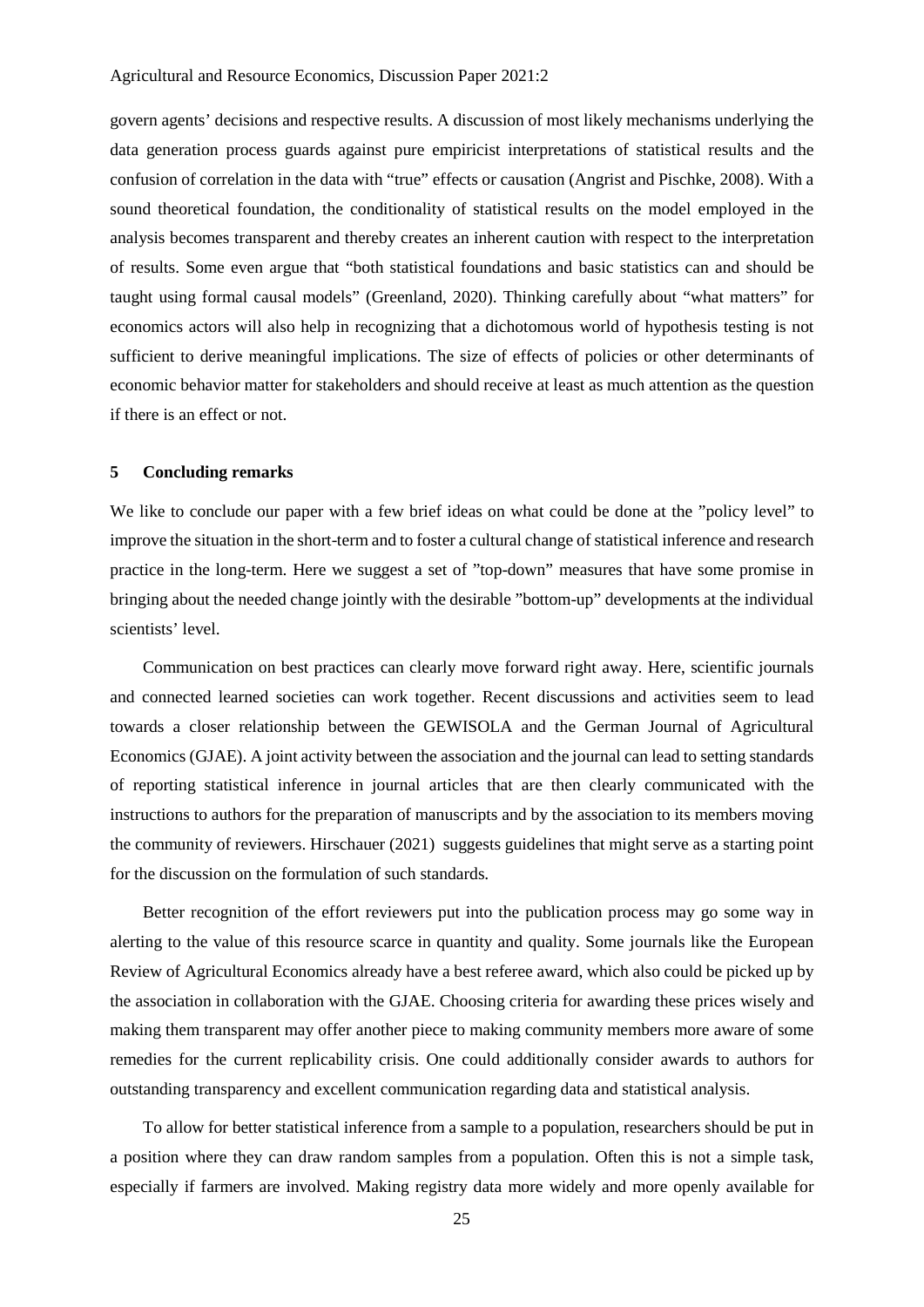research purposes would be an important task for the future. Alternatively, a farmer panel, similar to the socio-economic panel, could be maintained as a critical research infrastructure in the GEWISOLA field.

Support by the community for revising the teaching curricula and methods could be to establish a central pool of teaching examples for experiential learning and assignments in the domain of the community. Associations such as the GEWISOLA or the EAAE could provide the infrastructure and incentivize investments of teachers into such modules to foster sharing materials that offers clear guidance on good scientific practices, including hypothesis testing and mindful statistics, transparency in data, code and writing. Replication studies could be incentivized also for teaching purposes by journals and publishers to overall foster a longer-term change of the social norms governing our practices.

The ideas mentioned here are certainly not exhaustive and may be complemented as we go along this process of change. Perhaps it would be helpful to have one agenda element on the issue of statistical and/or scientific practice in each annual meeting of the GEWISOLA in the coming years, actively solicited by those responsible for the program and nudged by the association. They can have different formats – presentation on current developments, workshop, organized session, best practice updates – depending on what currently concerns the members or more generally the scientific community. Perhaps a future stronger liaison between the GJAE and the association can help to identify a person responsible to keep this on the agenda.

#### **References**

- AAEA (2021). Call for Papers for a Special Issue on 'Replications in Agricultural Economics' in Applied Economic Perspectives and Policy. http://blog.aaea.org/2020/09/call-for-papers-for-specialissue-on.html, Accessed October 28, 2021.
- Aczel, B., Hoekstra, R., Gelman, A., Wagenmakers, E.-J., Klugkist, I. G., Rouder, J. N., Vandekerckhove, J., Lee, M. D., Morey, R. D., Vanpaemel, W., Dienes, Z. and van Ravenzwaaij, D. (2020). Discussion points for Bayesian inference. *Nature Human Behaviour* 4(6): 561–563.
- Albers, C. (2019). The problem with unadjusted multiple and sequential statistical testing. *Nature Communications* 10(1): 1921.
- Altman, D. G. and Bland, J. M. (1995). Absence of evidence is not evidence of absence. *BMJ* 311(7003): 485.
- Amrhein, V., Greenland, S. and McShane, B. (2019). Scientists rise up against statistical significance. *Nature* 567(7748): 305–307.
- Amrhein, V., Korner-Nievergelt, F. and Roth, T. (2017). The earth is flat (p>0.05): significance thresholds and the crisis of unreplicable research. *PeerJ* 5: e3544.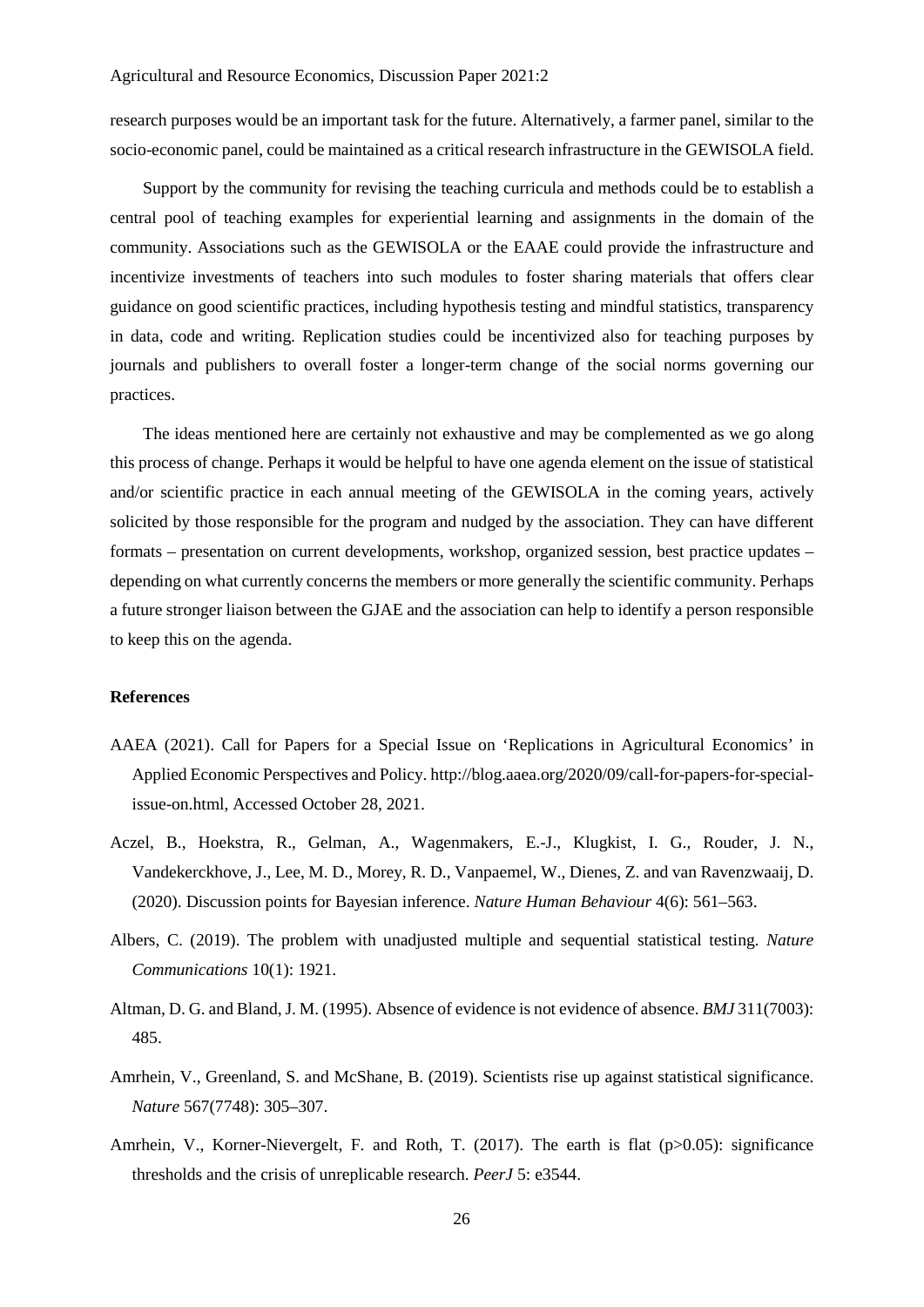Angrist, J. and Pischke, J.-S. (2008). *Mostly Harmless Econometrics: An Empiricist's Companion*.

- Bakker, M., Veldkamp, C. L. S., van Assen, M. A. L. M., Crompvoets, E. A. V., Ong, H. H., Nosek, B. A., Soderberg, C. K., Mellor, D. and Wicherts, J. M. (2020). Ensuring the quality and specificity of preregistrations. *PLOS Biology* 18(12): e3000937.
- Banerjee, A., Duflo, E., Finkelstein, A., Katz, L., Olken, B. and Sautmann, A. (2020). In Praise of Moderation: Suggestions for the Scope and Use of Pre-Analysis Plans for RCTs in Economics. *National Bureau of Economic Research* (Working Paper 26993).
- Bekkerman, A. (2015). The role of simulations in econometrics pedagogy. *Wiley Interdisciplinary Reviews: Computational Statistics* 7(2): 160–165.
- Bendtsen, M. (2018). A Gentle Introduction to the Comparison Between Null Hypothesis Testing and Bayesian Analysis: Reanalysis of Two Randomized Controlled Trials. *Journal of Medical Internet Research* 20(10): e10873.
- Benjamini, Y. (2016). It's not the p-values' fault. *The American Statistician, Online Discussion* 70: 1–2.
- Bingham, E., Chen, J. P., Jankowiak, M., Obermeyer, F., Pradhan, N., Karaletsos, T., Singh, R., Szerlip, P., Horsfall, P. and Goodman, N. D. (2019). Pyro: Deep Universal Probabilistic Programming. *Journal of Machine Learning Research* 20(1): 973–978.
- Brodeur, A., Lé, M., Sangnier, M. and Zylberberg, Y. (2016). Star Wars: The Empirics Strike Back. *American Economic Journal: Applied Economics* 8(1): 1–32.
- Buck, S. (2021). Beware performative reproducibility. *Nature* 595(7866): 151.
- Button, K. S., Ioannidis, J. P. A., Mokrysz, C., Nosek, B. A., Flint, J., Robinson, E. S. J. and Munafò, M. R. (2013). Power failure: why small sample size undermines the reliability of neuroscience. *Nature Reviews Neuroscience* 14(5): 365–376.
- Camerer, C. F., Dreber, A., Forsell, E., Ho, T.-H., Huber, J., Johannesson, M., Kirchler, M., Almenberg, J., Altmejd, A., Chan, T., Heikensten, E., Holzmeister, F., Imai, T., Isaksson, S., Nave, G., Pfeiffer, T., Razen, M. and Wu, H. (2016). Evaluating replicability of laboratory experiments in economics. *Science* 351(6280): 1433–1436.
- Christensen, G., Freese, J. and Miguel, E. (2019). *Transparent and Reproducible Social Science Research: How to Do Open Science*. University of California Press.
- Christensen, G. and Miguel, E. (2018). Transparency, Reproducibility, and the Credibility of Economics Research. *Journal of Economic Literature* 56(3): 920–980.
- Colquhoun, D. (2014). An investigation of the false discovery rate and the misinterpretation of p-values. *Royal Society Open Science* 1(3): 140216.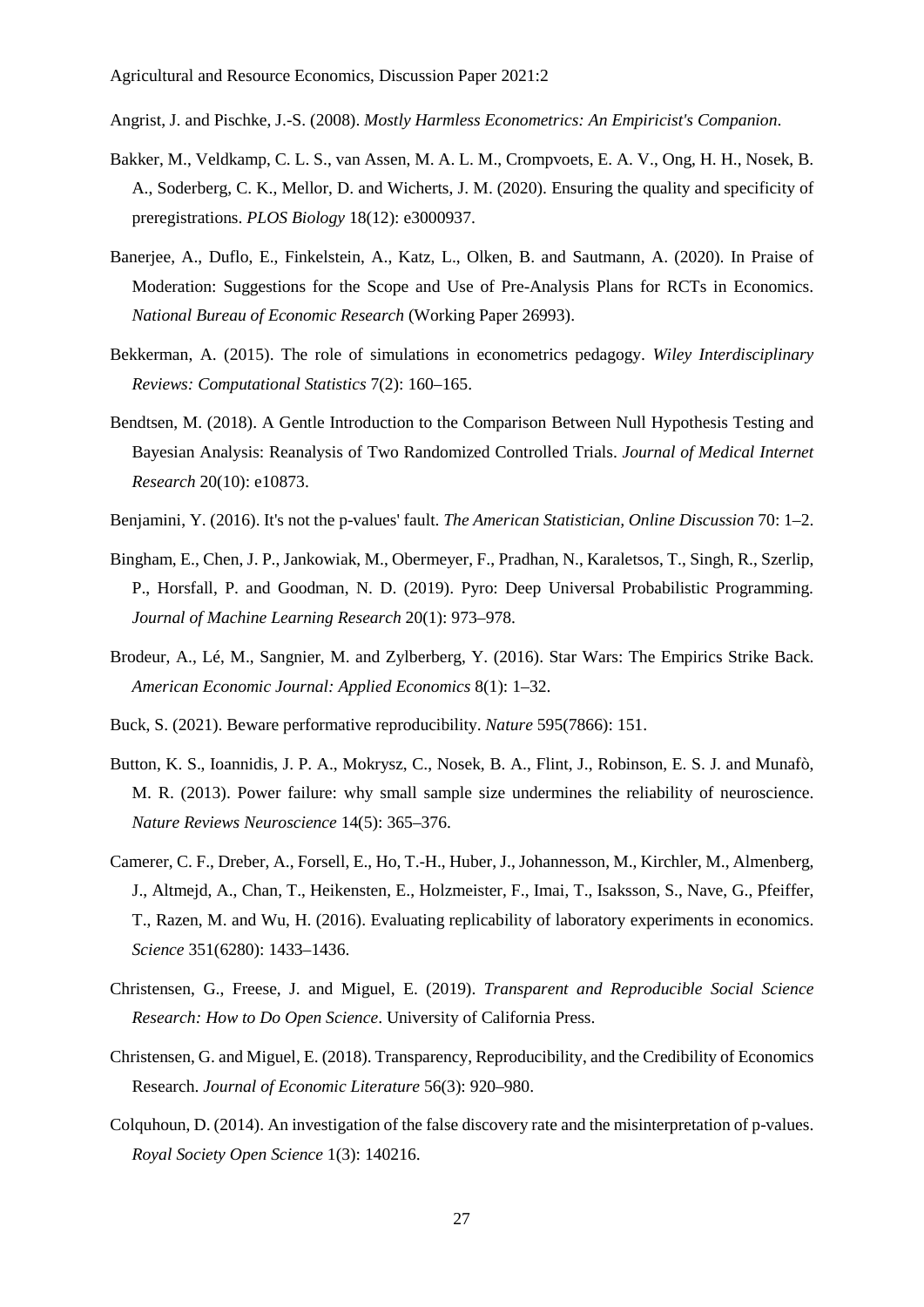- Elliott, M. R. and Valliant, R. (2017). Inference for Nonprobability Samples. *Statistical Science* 32(2): 249–264.
- Faul, F., Erdfelder, E., Lang, A.-G. and Buchner, A. (2007). G\*Power 3: a flexible statistical power analysis program for the social, behavioral, and biomedical sciences. *Behavior Research Methods* 39(2): 175–191.
- Ferraro, P. J. and Shukla, P. (2020). Feature—Is a Replicability Crisis on the Horizon for Environmental and Resource Economics? *Review of Environmental Economics and Policy* 14(2): 339–351.
- Fisher, R. A. (1925). *Statistical methods for research workers*. Edinburgh: Oliver and Boyd.
- Fricker, R. D., Burke, K., Han, X. and Woodall, W. H. (2019). Assessing the Statistical Analyses Used in Basic and Applied Social Psychology After Their p -Value Ban. *The American Statistician* 73(sup1): 374–384.
- Gelman, A. (2016). The Problems With P-Values are not Just With P-Values. *The American Statistician, Online Discussion*.
- Gelman, A. and Carlin, J. (2017). Some Natural Solutions to the p -Value Communication Problem and Why They Won't Work. *Journal of the American Statistical Association* 112(519): 899–901.
- Geweke, J., Koop, G. and van Dijk, H. (2011). Introduction. In *The Oxford Handbook of Bayesian Econometrics*, 1–8.
- Gigerenzer, G. (2004). Mindless statistics. *The Journal of Socio-Economics* 33(5): 587–606.
- Gigerenzer, G. (2018). Statistical Rituals: The Replication Delusion and How We Got There. *Advances in Methods and Practices in Psychological Science* 1(2): 198–218.
- Giofrè, D., Cumming, G., Fresc, L., Boedker, I. and Tressoldi, P. (2017). The influence of journal submission guidelines on authors' reporting of statistics and use of open research practices. *PLOS ONE* 12(4): e0175583.
- Goodman, S. N. (2001). Of P-Values and Bayes: A Modest Proposal. *Epidemiology* 12(3): 295.
- Greenland, S. (2019). Valid P -Values Behave Exactly as They Should: Some Misleading Criticisms of P -Values and Their Resolution With S -Values. *The American Statistician* 73(sup1): 106–114.
- Greenland, S. (2021). The causal foundations of applied probability and statistics. In: Dechter, R., Halpern, J., and Geffner, H., eds. Probabilistic and Causal Inference: The Works of Judea Pearl. ACM books.
- Greenland, S., Senn, S. J., Rothman, K. J., Carlin, J. B., Poole, C., Goodman, S. N. and Altman, D. G. (2016). Statistical tests, P values, confidence intervals, and power: a guide to misinterpretations. *European Journal of Epidemiology* 31(4): 337–350.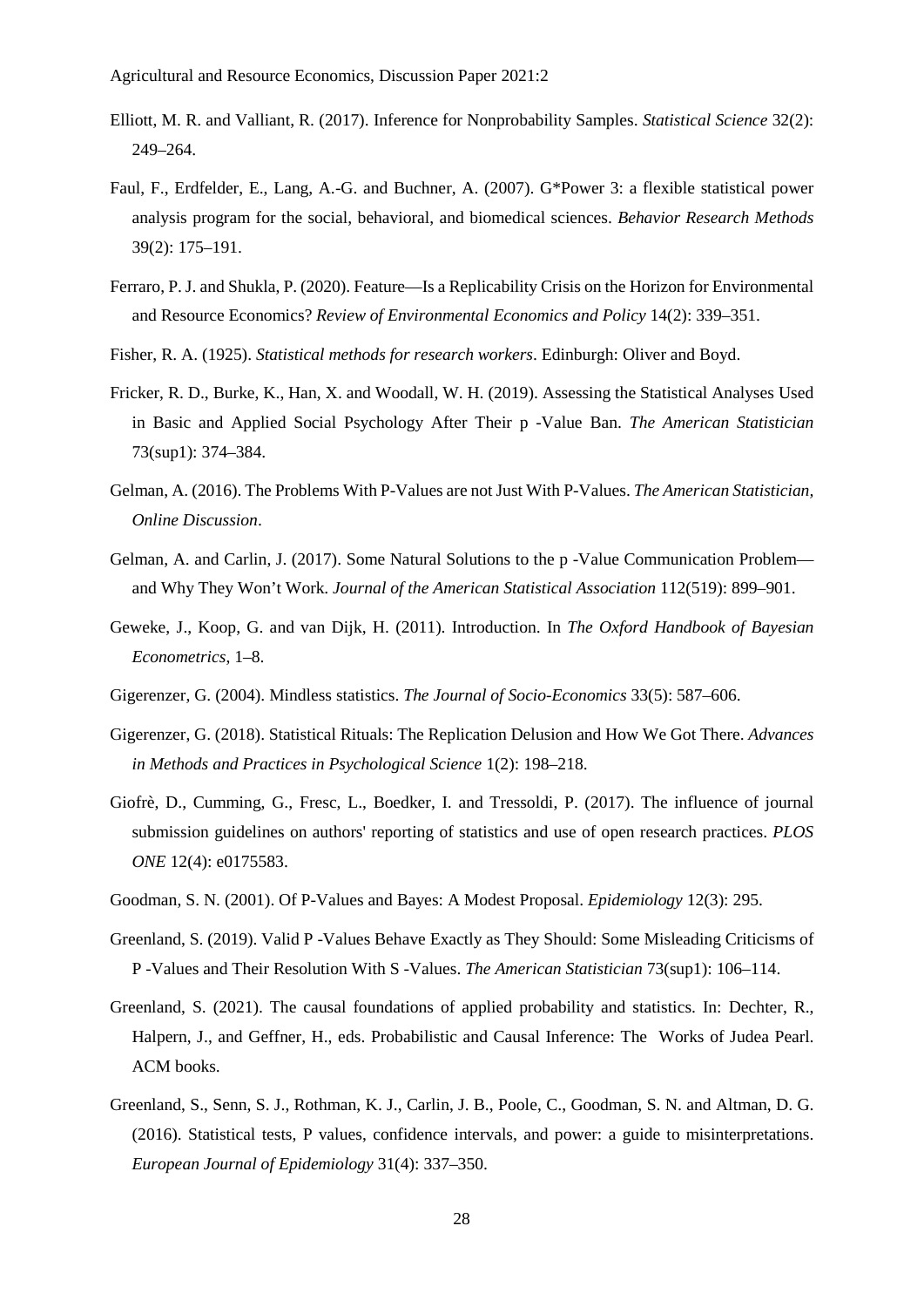- Harvey, C. (2017). Presidential Address: The Scientific Outlook in Financial Economics. *The Journal of Finance* 72(4): 1399–1440.
- Haven, T. L. and van Grootel, L. (2019). Preregistering qualitative research. *Accountability in Research* 26(3): 229–244.
- Hirschauer, N. (2021). *The debate on p-values and statistical inference: What are the consequences for our community? Problems and solutions in statistical practice*. http://www.ilr.unibonn.de/agpo/publ/dispap/download/Hirschauer\_2021.pdf
- Hirschauer, N., Grüner, S., Mußhoff, O., Becker, C. (2018): Pitfalls of significance testing and p-value variability: An econometrics perspective. Statistics Surveys 12: 136-172
- Hirschauer, N., Grüner, S., Mußhoff, O., Becker, C. (2019): Twenty steps towards an adequate inferential interpretation of p-values in econometrics. Journal of Economics and Statistics 239(4): 703-721
- Hirschauer, N., Grüner, S., Mußhoff, O. and Becker, C. (2021). A Primer on p-Value Thresholds and α-Levels – Two Different Kettles of Fish. *German Journal of Agricultural Economics* 70(2): 123–133.
- Hirschauer, N., Grüner, S., Mußhoff, O., Becker, C. and Jantsch, A. (2020). Can p-values be meaningfully interpreted without random sampling? *Statistics Surveys* 14: 71–91.
- Hirschauer, N., Sven, G., Musshoff, O., Ulrich, F., Insa, T. and Peter, W. (2016). Die Interpretation des p-Wertes – Grundsätzliche Missverständnisse. *Journal of Economics and Statistics (Jahrbuecher fuer Nationaloekonomie und Statistik)* 236(5): 557–575.
- Huntington‐Klein, N., Arenas, A., Beam, E., Bertoni, M., Bloem, J. R., Burli, P., Chen, N., Grieco, P., Ekpe, G., Pugatch, T., Saavedra, M. and Stopnitzky, Y. (2021). The influence of hidden researcher decisions in applied microeconomics. *Economic Inquiry* 59(3): 944–960.
- Imbens, G. W. (2021). Statistical Significance, p -Values, and the Reporting of Uncertainty. *Journal of Economic Perspectives* 35(3): 157–174.
- Ioannidis, J. P. A., Stanley, T. D. and Doucouliagos, H. (2017). The Power of Bias in Economics Research. *The Economic Journal* 127(605): F236-F265.
- Ionides, E. L., Giessing, A., Ritov, Y. and Page, S. E. (2017). Response to the ASA's Statement on p Values: Context, Process, and Purpose. *The American Statistician* 71(1): 88–89.
- Krueger, J. I. and Heck, P. R. (2019). Putting the P -Value in its Place. *The American Statistician* 73(sup1): 122–128.
- Lemken, D. (2021). The price penalty for red meat substitutes in popular dishes and the diversity in substitution. *PLOS ONE* 16(6): e0252675.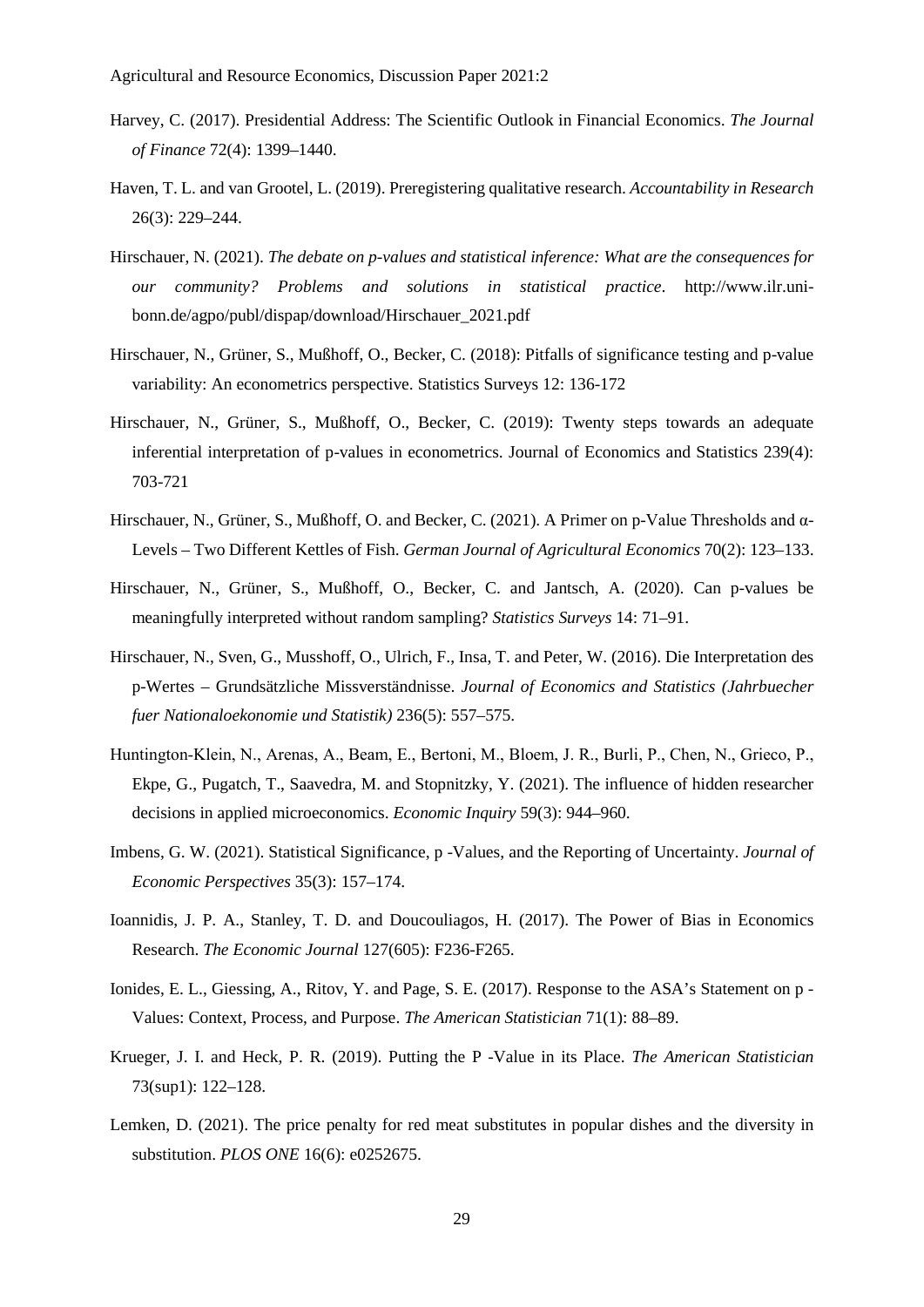- Logg, J. M. and Dorison, C. A. (2021). Pre-registration: Weighing costs and benefits for researchers. *Organizational Behavior and Human Decision Processes* 167: 18–27.
- Loken, E. and Gelman, A. (2017). Measurement error and the replication crisis. *Science* 355(6325): 584–585.
- McCloskey, D. N. and Ziliak, S. T. (1996). The Standard Error of Regressions. *Journal of Economic Literature* 34(1): 97–114.
- Mervis, J. (2014). Research Transparency. Why null results rarely see the light of day. *Science* 345(6200): 992.
- Neyman, J. and Pearson, E. S. (1933). On the problem of the most efficient tests of statistical hypotheses. *Philosophical Transactions of the Royal Society of London. Series A, Containing Papers of a Mathematical or Physical Character* 231(694-706): 289–337.
- O'Boyle, E. H., Banks, G. C. and Gonzalez-Mulé, E. (2017). The Chrysalis Effect. *Journal of Management* 43(2): 376–399.
- Oaks, M. (1986). *Statistical inference: A commentary for the social and behavioral sciences*. New York: Wiley.
- Olken, B. A. (2015). Promises and Perils of Pre-Analysis Plans. *Journal of Economic Perspectives* 29(3): 61–80.
- Rahwan, Z., Yoeli, E. and Fasolo, B. (2019). Heterogeneity in banker culture and its influence on dishonesty. *Nature* 575(7782): 345–349.
- Romano, J. P., Shaikh, A. M. and Wolf, M. (2010). Multiple Testing. *The New Palgrave Dictionary of Economics* 4.
- Rommel, J. and Weltin, M. (2021). Is There a Cult of Statistical Significance in Agricultural Economics? *Applied Economic Perspectives and Policy* 43(3): 1176–1191.
- Schooler, J. W. (2014). Metascience could rescue the 'replication crisis'. *Nature* 515(7525): 9.
- Serra-Garcia, M. and Gneezy, U. (2021). Nonreplicable publications are cited more than replicable ones. *Science Advances* 7(21).
- Smith, T. M. F. (1983). On the Validity of Inferences from Non-random Sample. *Journal of the Royal Statistical Society. Series A (General)* 146(4): 394.
- Steegen, S., Tuerlinckx, F., Gelman, A. and Vanpaemel, W. (2016). Increasing Transparency Through a Multiverse Analysis. *Perspectives on psychological science : a journal of the Association for Psychological Science* 11(5): 702–712.